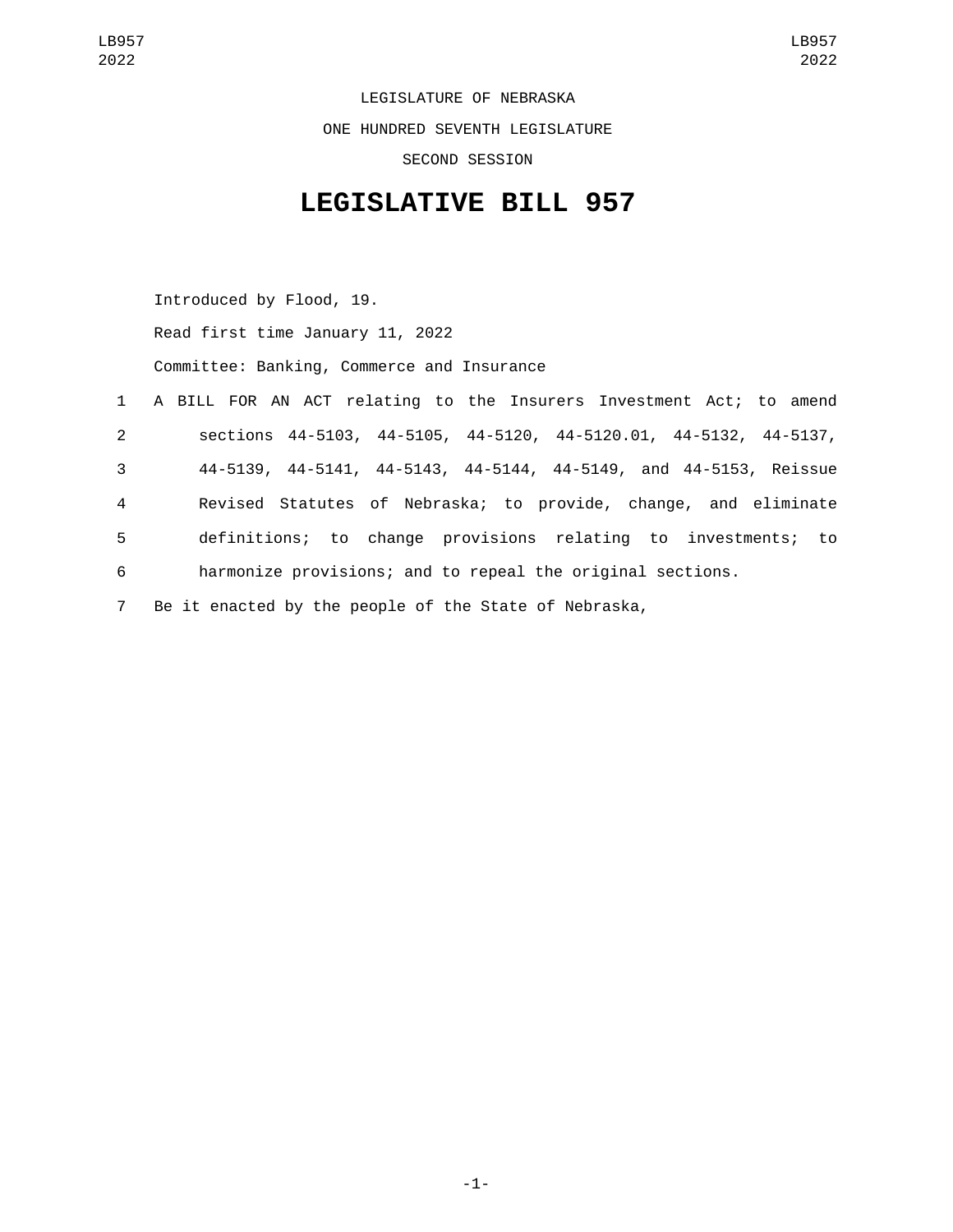Section 1. Section 44-5103, Reissue Revised Statutes of Nebraska, is 2 amended to read:

44-5103 For purposes of the Insurers Investment Act:

 (1) Admitted assets means the investments authorized under the act and stated at values at which they are permitted to be reported in the insurer's financial statement filed under section 44-322, except that admitted assets does not include assets of separate accounts, the 8 investments of which are not subject to the act;

 (2) Agent means a national bank, state bank, trust company, or broker-dealer that maintains an account in its name in a clearing corporation or that is a member of the Federal Reserve System and through which a custodian participates in a clearing corporation including the Treasury/Reserve Automated Debt Entry Securities System and Treasury Direct system, except that with respect to securities issued by institutions organized or existing under the laws of a foreign country or securities used to meet deposit requirements pursuant to the laws of a foreign country as a condition of doing business therein, agent may include a corporation that is organized or existing under the laws of a foreign country and that is legally qualified under those laws to accept 20 custody of securities;

 (3) Business entity means a sole proprietorship, corporation, limited liability company, association, partnership, limited liability partnership, joint-stock company, joint venture, mutual fund, trust, joint tenancy, or other similar form of business organization, whether 25 organized for profit or not for profit;

 (4) Clearing corporation means a clearing corporation as defined in subdivision (a)(5) of section 8-102, Uniform Commercial Code, that is organized for the purpose of effecting transactions in securities by computerized book-entry, except that with respect to securities issued by institutions organized or existing under the laws of a foreign country or securities used to meet the deposit requirements pursuant to the laws of

-2-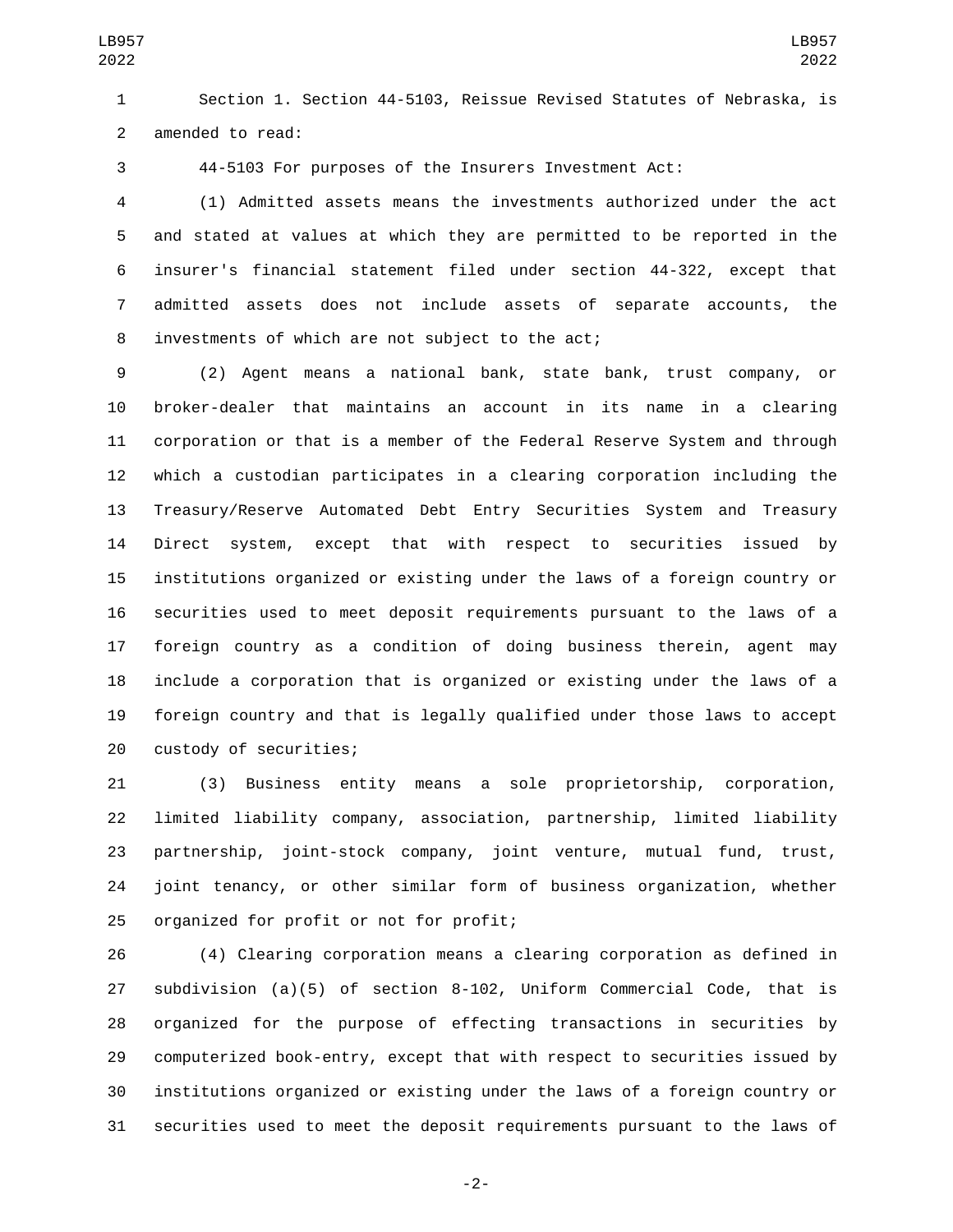a foreign country as a condition of doing business therein, clearing corporation may include a corporation that is organized or existing under the laws of a foreign country and which is legally qualified under those laws to effect transactions in securities by computerized book-entry. Clearing corporation also includes Treasury/Reserve Automated Debt Entry 6 Securities System and Treasury Direct system;

7 (5) Custodian means:

 (a) A national bank, state bank, Federal Home Loan Bank, or trust company that shall at all times during which it acts as a custodian pursuant to the Insurers Investment Act be no less than adequately capitalized as determined by the standards adopted by the regulator charged with establishing such standards and assessing the solvency of such institutions and that is regulated by federal or state banking laws or the Federal Home Loan Bank Act or is a member of the Federal Reserve System and that is legally qualified to accept custody of securities in accordance with the standards set forth below, except that with respect to securities issued by institutions organized or existing under the laws of a foreign country, or securities used to meet the deposit requirements pursuant to the laws of a foreign country as a condition of doing business therein, custodian may include a bank or trust company incorporated or organized under the laws of a country other than the United States that is regulated as such by that country's government or an agency thereof that shall at all times during which it acts as a custodian pursuant to the Insurers Investment Act be no less than adequately capitalized as determined by the standards adopted by international banking authorities and that is legally qualified to accept 27 custody of securities; or

 (b) A broker-dealer that shall be registered with and subject to jurisdiction of the Securities and Exchange Commission, maintains membership in the Securities Investor Protection Corporation, and has a tangible net worth equal to or greater than two hundred fifty million

-3-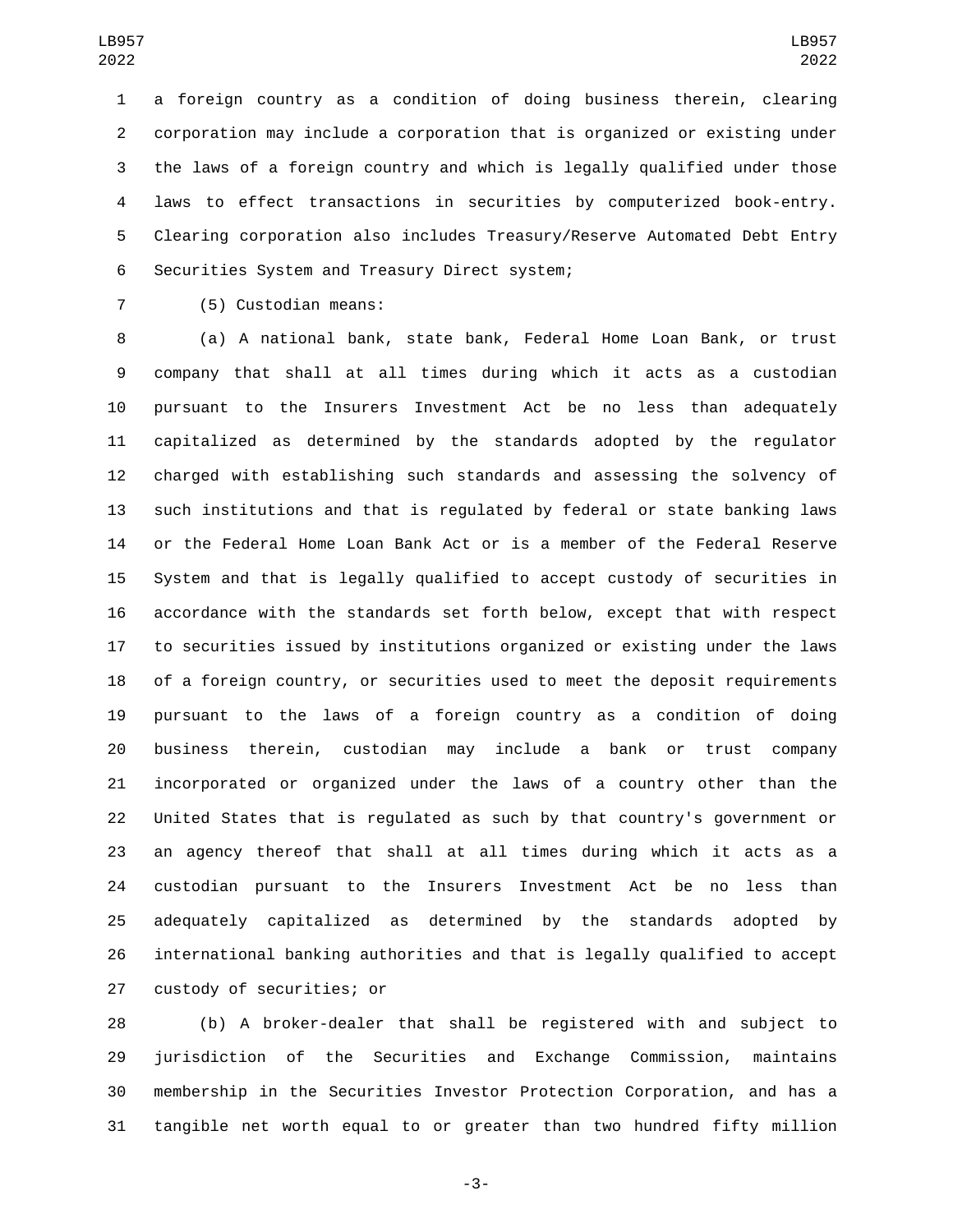dollars;1

 (6) Custodied securities means securities held by the custodian or its agent or in a clearing corporation, including the Treasury/Reserve Automated Debt Entry Securities System and Treasury Direct system;

 (7) Direct when used in connection with the term obligation means that the designated obligor is primarily liable on the instrument 7 representing the obligation;

8 (8) Director means the Director of Insurance;

 (9) Insurer is defined as provided in section 44-103, and unless the context otherwise requires, insurer means domestic insurer;

 (10) Mortgage means a consensual interest created by a real estate mortgage, a trust deed on real estate, or a similar instrument;

 (11) Obligation means a bond, debenture, note, or other evidence of indebtedness or a participation, certificate, or other evidence of an 15 interest in any of the foregoing;

 (12) Policyholders surplus means the amount obtained by subtracting from the admitted assets (a) actual liabilities and (b) any and all reserves which by law must be maintained. In the case of a stock insurer, the policyholders surplus also includes the paid-up and issued capital 20 stock;

 (13) Primary credit source means the credit source to which an insurer looks for payment as to an investment and against which an 23 insurer has a claim for full payment;

 (14) (13) Securities Valuation Office means the Securities Valuation Office of the National Association of Insurance Commissioners or any successor office established by the National Association of Insurance 27 Commissioners;

28 (15) (14) Security certificate has the same meaning as defined in subdivision (a)(16) of section 8-102, Uniform Commercial Code;

 (16) (15) State means any state of the United States, the District of Columbia, or any territory organized by Congress;

-4-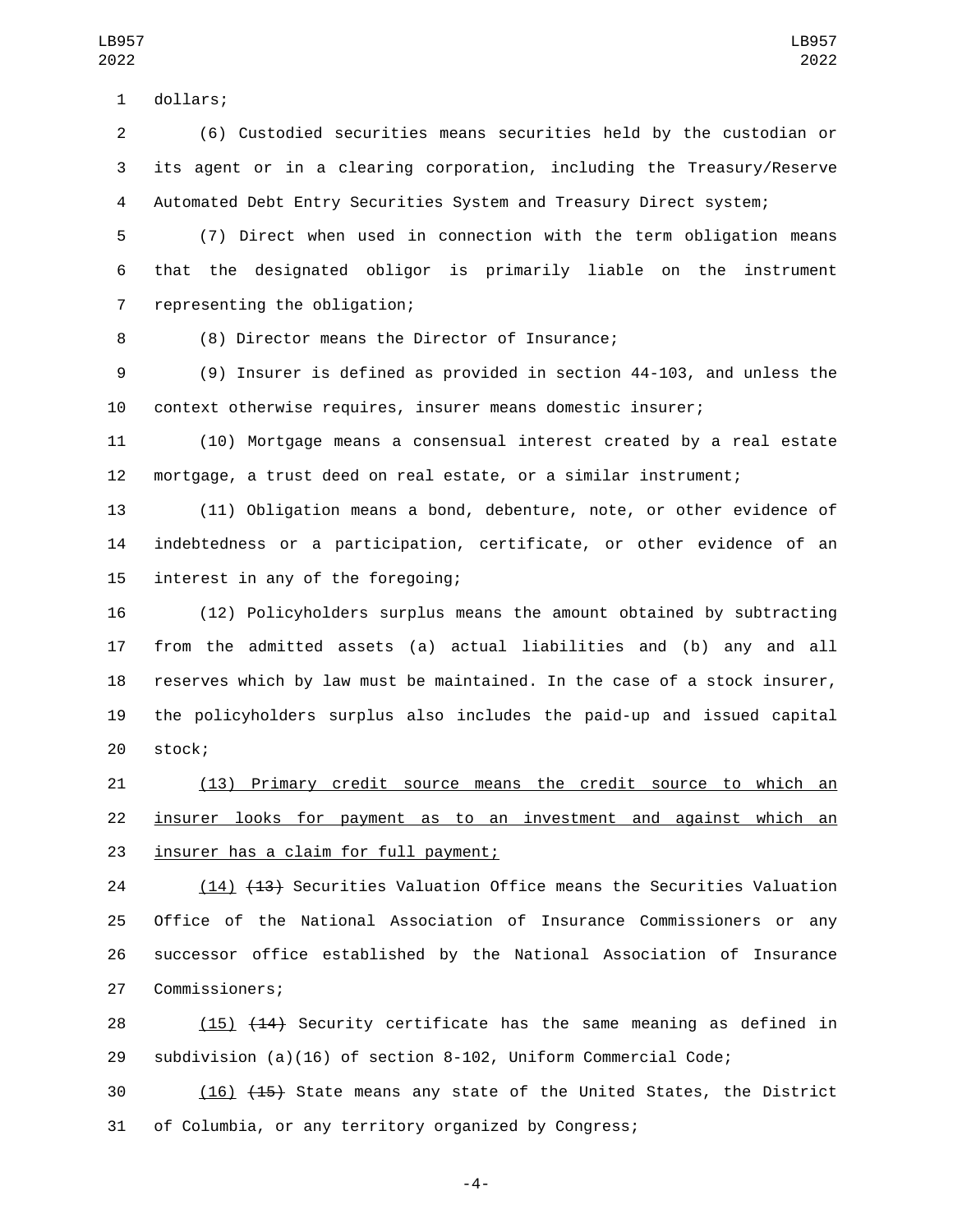(17) (16) Tangible net worth means shareholders equity, less intangible assets, as reported in the broker-dealer's most recent Annual or Transition Report pursuant to section 13 or 15(d) of the Securities Exchange Act of 1934, S.E.C. Form 10-K, filed with the Securities and 5 Exchange Commission; and

 (18) (17) Treasury/Reserve Automated Debt Entry Securities System and Treasury Direct system mean the book-entry securities systems established pursuant to 5 U.S.C. 301, 12 U.S.C. 391, and 31 U.S.C. 3101 et seq. The operation of the systems are subject to 31 C.F.R. part 357 et 10 seq.

 Sec. 2. Section 44-5105, Reissue Revised Statutes of Nebraska, is 12 amended to read:

 44-5105 (1) An insurer shall not make any investment, sale, loan, or exchange, except loans on its own policies or contracts, unless authorized, approved, or ratified by a majority of the members of the board of directors or by a committee of its members charged by the board of directors or bylaws with the duty of making such investment, sale, loan, or exchange. The board of directors shall further determine by formal resolution at least annually whether all investments have been made in accordance with the delegations, standards, limitations, and investment objectives prescribed by the board of directors or a committee of the board of directors charged with the responsibility to direct its 23 investments.

 (2) The board of directors, after reviewing and assessing the insurer's technical investment and administrative capabilities and expertise, shall adopt a written plan for making investments and for engaging in investment practices. The plan shall specify, unless otherwise authorized by the Director of Insurance, the quality, maturity, and diversification of investments, including investment strategies intended to assure that the investments and investment practices are appropriate for the business conducted by the insurer, its liquidity

-5-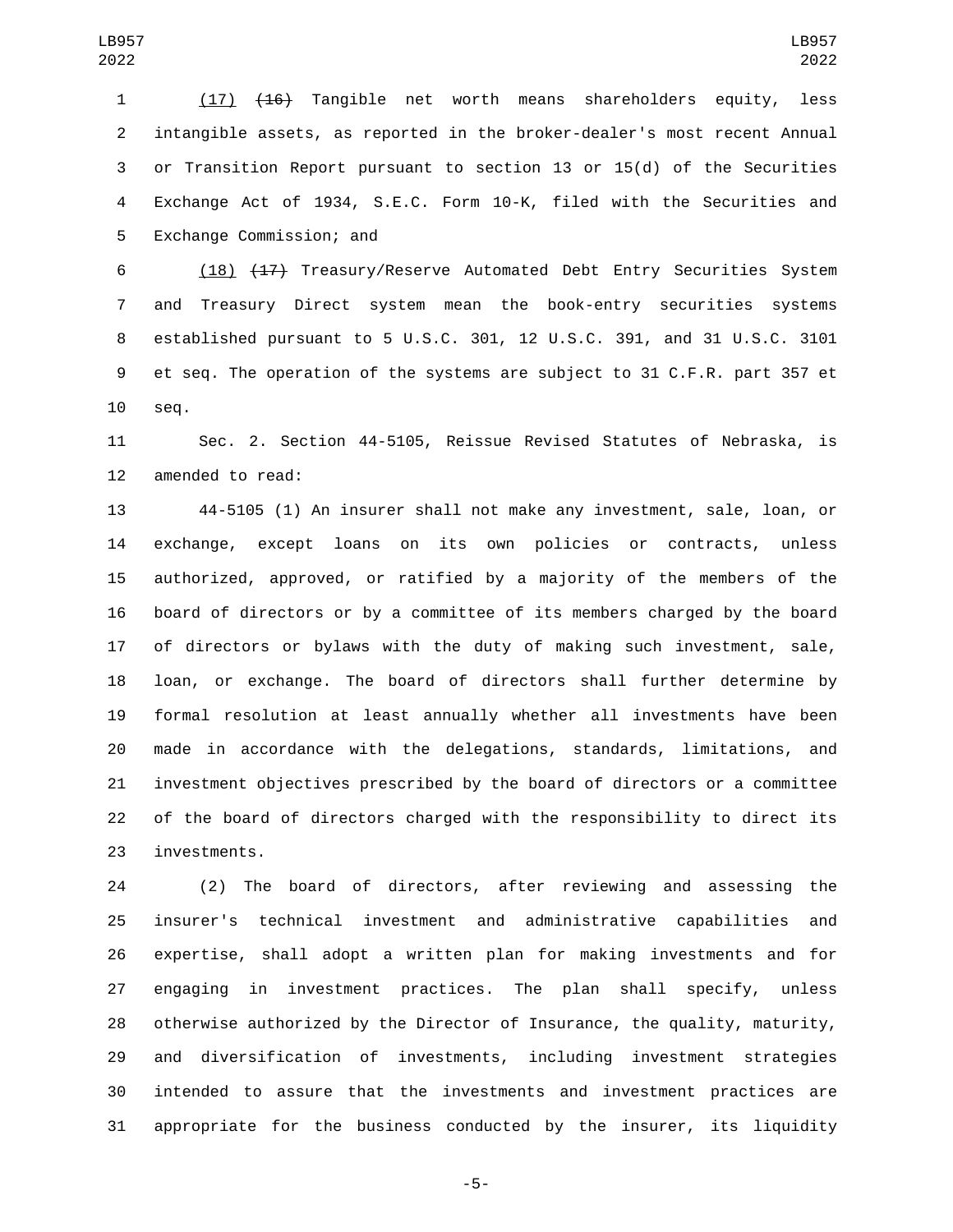needs, and its capital and surplus. At least annually, the board of directors or a committee of the board of directors shall review and 3 revise, as appropriate, the written plan.

 (3) On no less than a quarterly basis, and more often if deemed appropriate, the board of directors or committee of the board of 6 directors shall receive  $\div$  (a) Receive and review a summary report on the insurer's investment portfolio, investment activities, and investment practices engaged in under delegated authority, in order to determine whether the investment activity of the insurer is consistent with its  $w$ ritten plan.  $\div$  and

## (b) Review and revise, as appropriate, the written plan.

 (4) The board of directors shall require that records of authorizations, approvals or other documentation as the board of directors may require, and reports of any action taken under authority delegated under the written plan shall be made available on a regular 16 basis to the board of directors.

 (5) The board of directors shall perform its duties in good faith and with that degree of care that ordinarily prudent individuals in like 19 positions would use under similar circumstances.

 (6) Each insurer shall maintain a record of its investments in a form and manner as prescribed by the Director of Insurance. Such record shall include an indication by the insurer of the provision of law under 23 which an investment is held.

 (7) For purposes of this section, board of directors includes the governing body of an insurer having authority equivalent to that of a 26 board of directors.

 Sec. 3. Section 44-5120, Reissue Revised Statutes of Nebraska, is 28 amended to read:

44-5120 (1) An insurer may lend its securities if:

 (a) The securities are created or existing under the laws of the United States and, simultaneously with the delivery of the loaned

-6-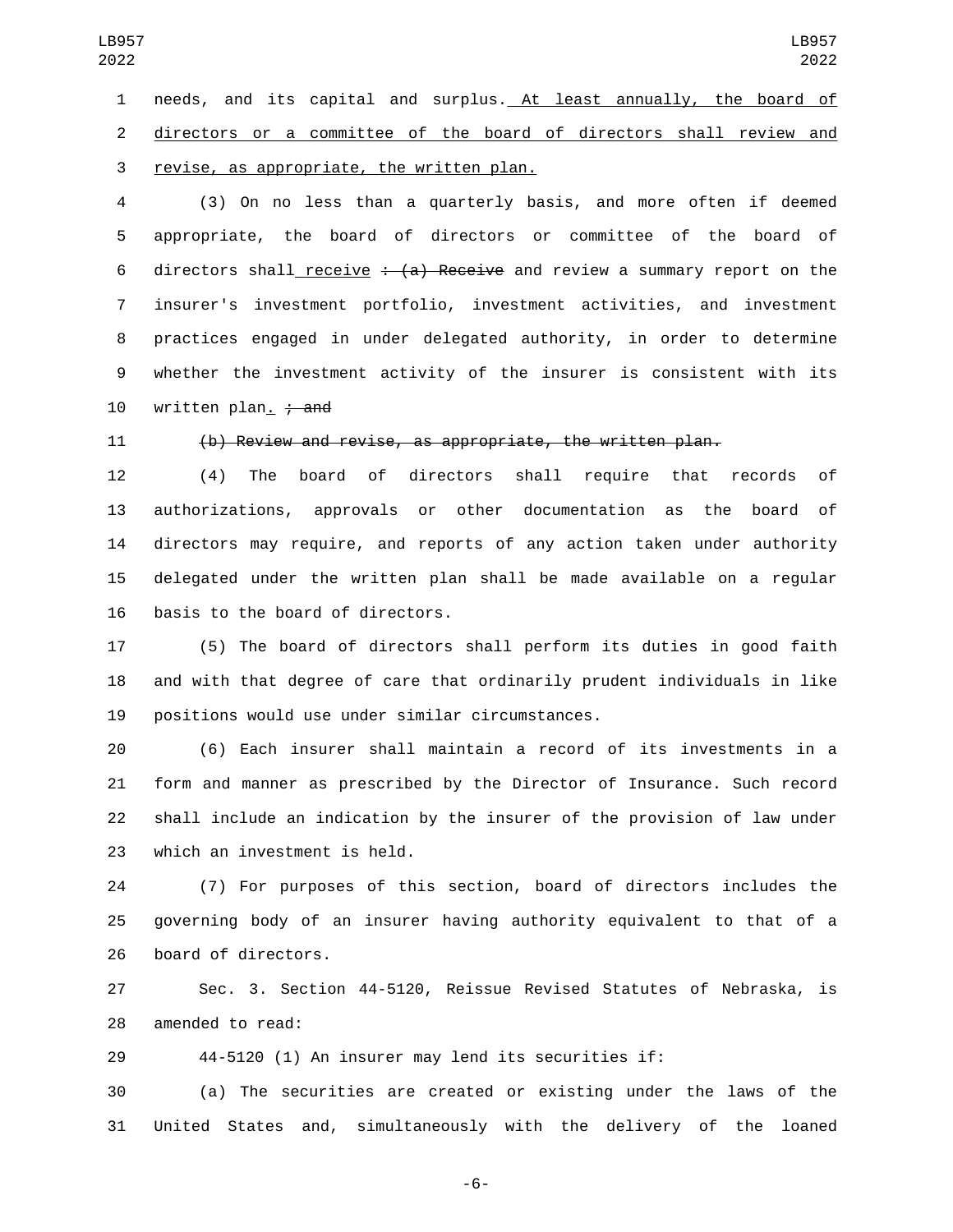securities, the insurer receives collateral from the borrower consisting of cash or securities backed by the full faith and credit of the United States or an agency or instrumentality of the United States, except that any securities provided as collateral shall not be of lesser quality than the quality of the loaned securities. Any investment made by an insurer with cash received as collateral for loaned securities shall be made in the same kinds, classes, and investment grades as those authorized under the Insurers Investment Act and in a manner that recognizes the liquidity needs of the transaction or is used by the insurer for its general corporate purposes. The securities provided as collateral shall have a market value when the loan is made of at least one hundred two percent of 12 the market value of the loaned securities;

 (b) The securities are created or existing under the laws of Canada or are securities described in section 44-5137 and, simultaneously with the delivery of the loaned securities, the insurer receives collateral from the borrower consisting of cash or securities backed by the full faith and credit of the foreign country, except that any securities provided as collateral shall not be of lesser quality than the quality of the loaned securities. Any investment made by an insurer with cash received as collateral for loaned securities shall be made in the same kinds, classes, and investment grades as those authorized under the Insurers Investment Act and in a manner that recognizes the liquidity needs of the transaction or is used by the insurer for its general corporate purposes. The securities provided as collateral shall have a market value when the loan is made of at least one hundred two percent of 26 the market value of the loaned securities;

 (c) Prior to the loan, the borrower or any indemnifying party furnishes the insurer with or the insurer otherwise obtains the most recent financial statement of the borrower or any indemnifying party;

 (d) The insurer receives a reasonable fee related to the market value of the loaned securities and to the term of the loan;

-7-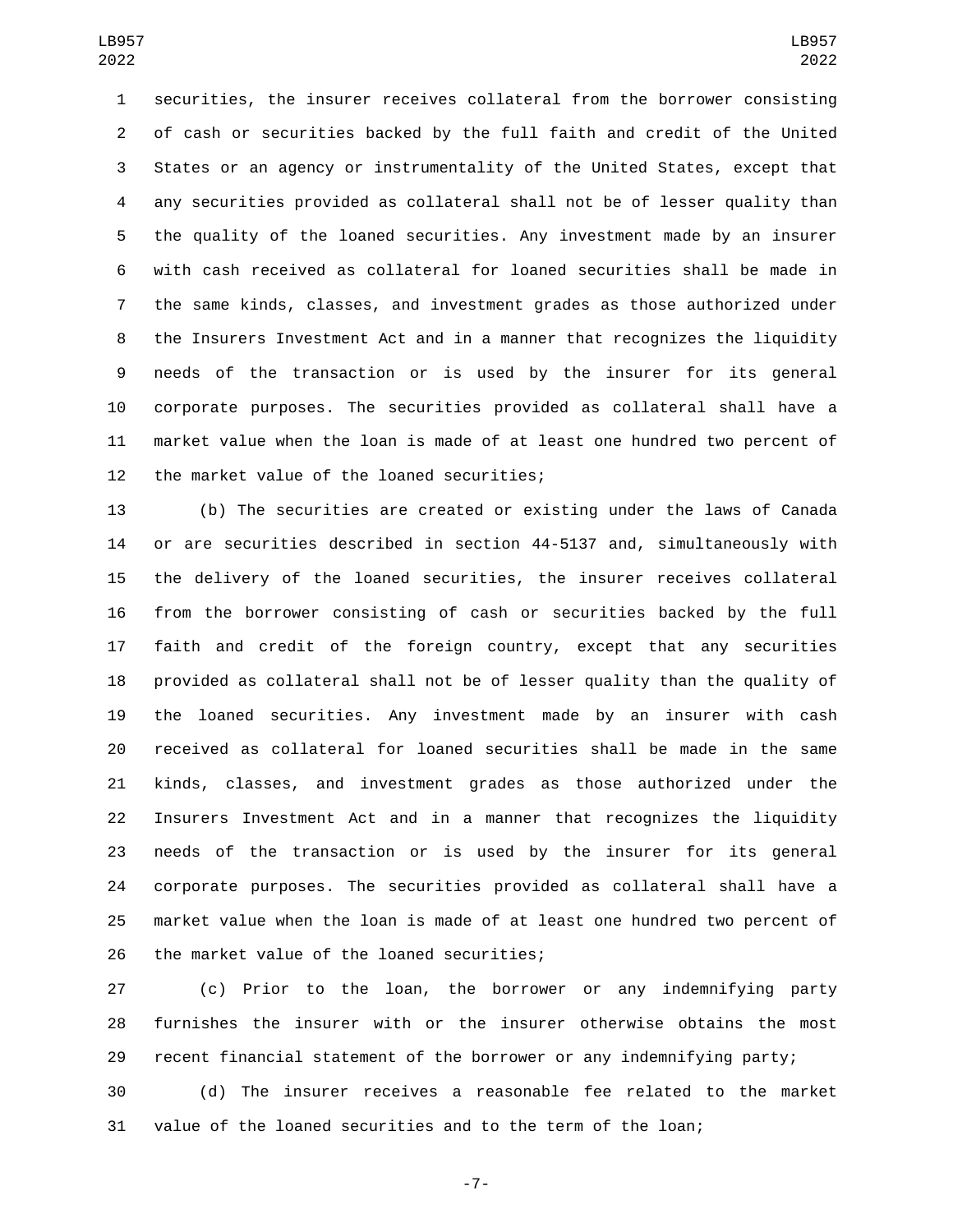(e) The loan is made pursuant to a written loan agreement; and

 (f) The borrower is required to furnish by the close of each business day during the term of the loan a report of the market value of all collateral and the market value of all loaned securities as of the close of trading on the previous business day. If at the close of any business day the market value of the collateral for any loan outstanding to a borrower is less than one hundred percent of the market value of the loaned securities, the borrower shall deliver by the close of the next business day an additional amount of cash or securities. The market value of the additional securities, together with the market value of all previously delivered collateral, shall equal at least one hundred two percent of the market value of the loaned securities for that loan.

 (2) For purposes of this section, market value includes accrued interest.

15 (2)  $(3)$  An insurer shall effect securities lending only through the services of a custodian bank or similar entity as approved by the 17 director.

 (3) (4) An insurer's investments authorized under this section shall 19 not exceed twenty ten percent of its admitted assets.

 Sec. 4. Section 44-5120.01, Reissue Revised Statutes of Nebraska, is 21 amended to read:

44-5120.01 (1) For purposes of this section:22

23 (a) Acceptable collateral means:

24 (i) As to reverse repurchase transactions, cash, cash equivalents, highly rated business entity obligations created or existing under the 26 laws of the United States or Canada, public equity securities that are traded on a United States exchange, and direct obligations of, or securities that are fully guaranteed as to principal and interest by, the government of the United States or an agency of the government of the United States or the Federal National Mortgage Association or the Federal 31 Home Loan Mortgage Corporation; and

-8-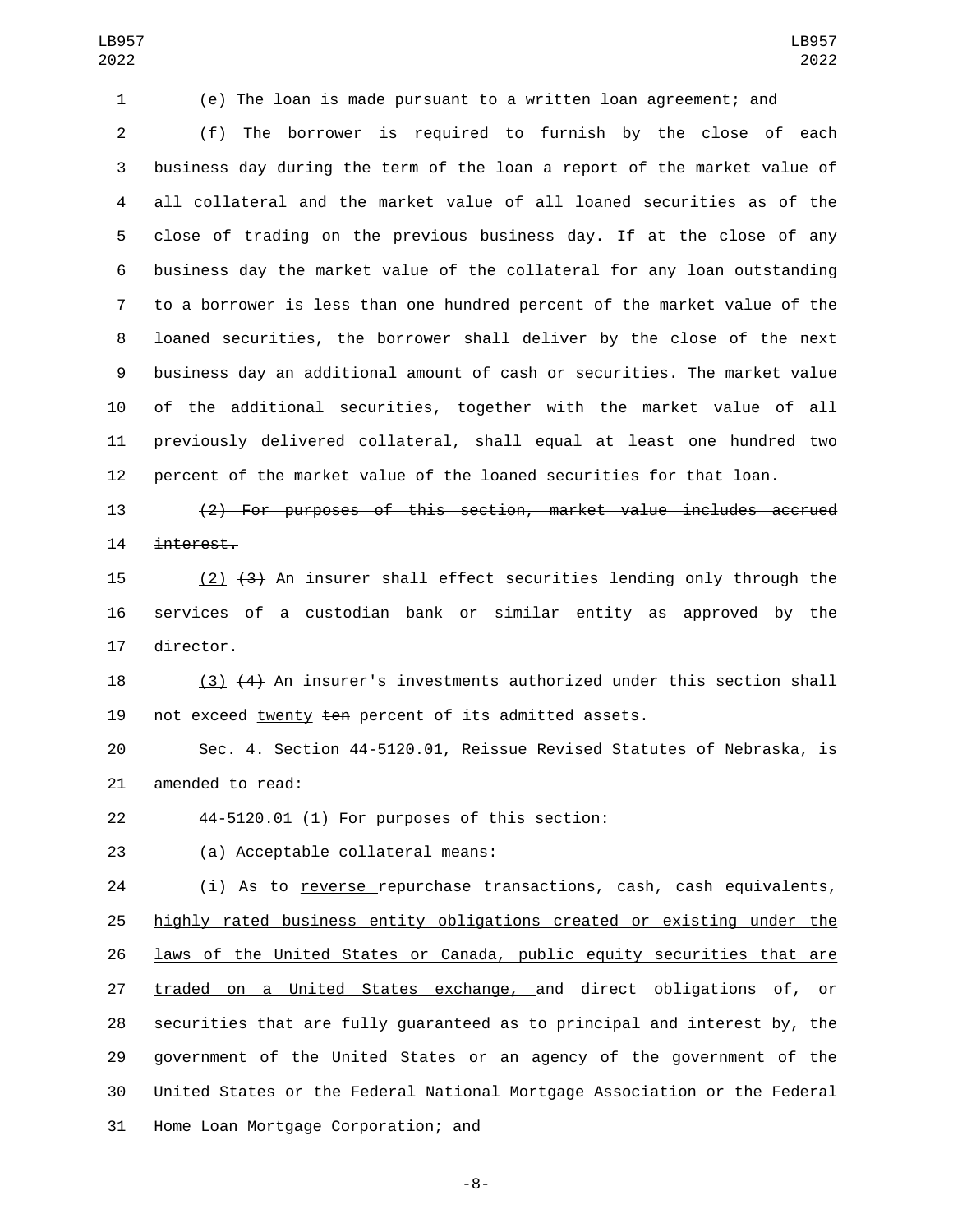(ii) As to reverse repurchase transactions, cash and cash 2 equivalents;

 (b) Cash equivalents means short-term, highly rated investments or securities readily convertible to known amounts of cash without penalty and so near maturity that they present insignificant risk of change in value. Cash equivalents includes government money market mutual funds and 7 class one money market mutual funds. For purposes of this definition:

8 (c)  $\leftarrow{4}$  Short-term means investments with a remaining term to 9 maturity of ninety days or less; and

10 (d)  $\overline{4i}$  Highly rated means an investment with a minimum quality rating as described in subsection (2) of section 44-5112 rated at least P-1 by Moody's Investors Service, Inc., A-1 by Standard and Poor's division of The McGraw Hill Companies, Inc., or its equivalent rating by a nationally recognized statistical rating organization recognized by the 15 Securities Valuation Office;

 (c) Repurchase transaction means a transaction in which an insurer purchases securities from a business entity that is obligated to repurchase the purchased securities or equivalent securities from the insurer at a specified price, either within a specified period of time or 20 upon demand; and

 (e) Repurchase (d) Reverse repurchase transaction means a transaction in which an insurer sells securities to a business entity and is obligated to repurchase the sold securities or equivalent securities from the business entity at a specified price, either within a specified 25 period of time or upon demand; and  $\overline{z}$ 

 (f) Reverse repurchase transaction means a transaction in which an insurer purchases securities from a business entity that is obligated to repurchase the purchased securities or equivalent securities from the insurer at a specified price, either within a specified period of time or upon demand.30

(2) An insurer may engage in repurchase and reverse repurchase

-9-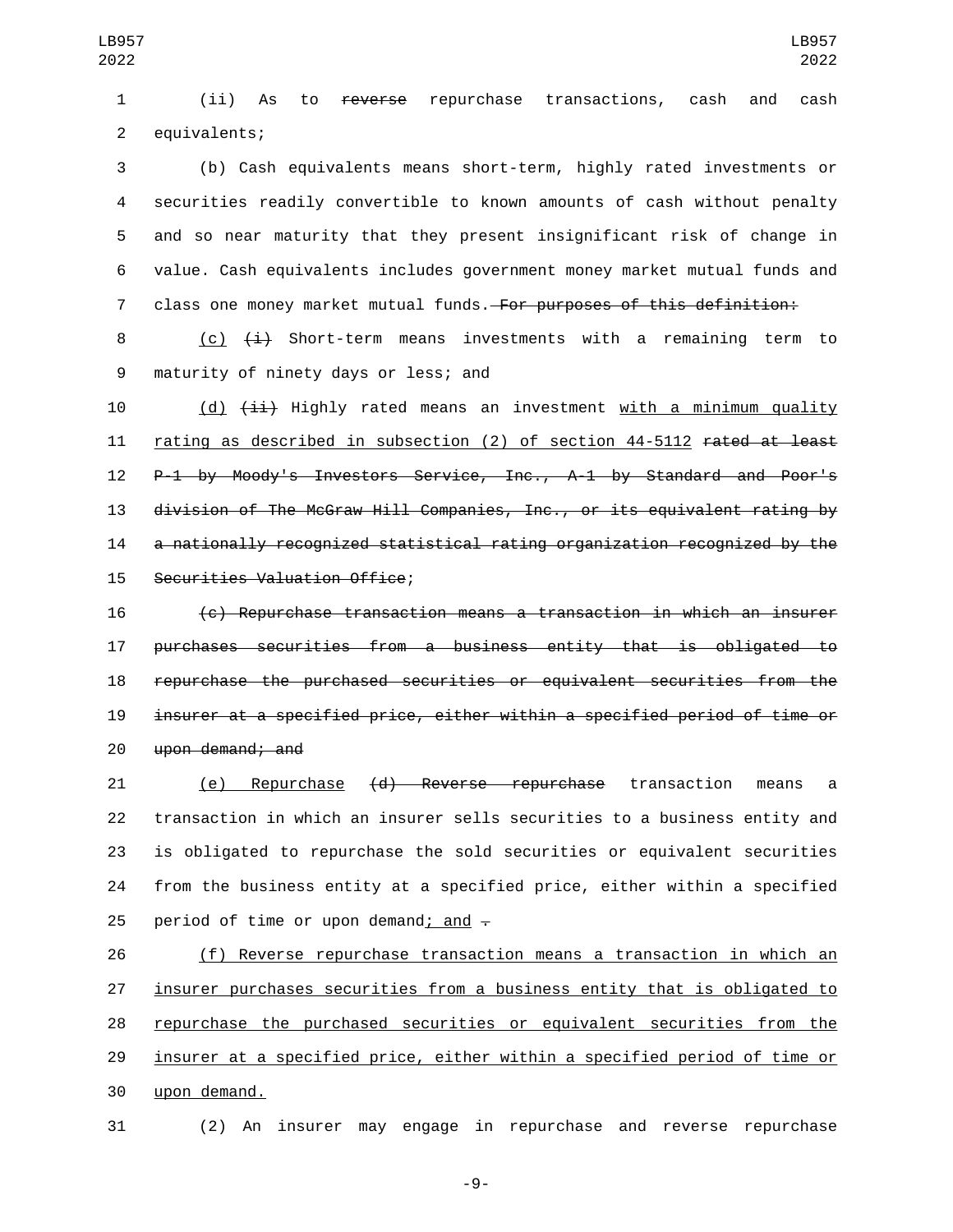transactions as set forth in this section. The insurer shall enter into a written agreement for transactions entered under this section. Such agreements shall require that each transaction terminate no more than one year from its inception.4

 (3) Cash received in a transaction under this section shall be invested in accordance with the Insurers Investment Act and in a manner that recognizes the liquidity needs of the transaction or is used by the 8 insurer for its general corporate purposes.

 (4) So long as the transaction remains outstanding, the insurer, or its agent or custodian, shall maintain as acceptable collateral received in a transaction under this section, either physically or through the book entry systems of the federal reserve, depository trust company, participants' trust company, or other securities depositories approved by 14 the director:

15 (a) Possession of the acceptable collateral;

 (b) A perfected security interest in the acceptable collateral; or (c) In the case of a jurisdiction outside of the United States, title to, or rights of a secured creditor to, the acceptable collateral.

 (5) The limitations of sections 44-5115 and 44-5137 shall not apply to the business entity counterparty exposure created by transactions under this section. An insurer shall not enter into a transaction under this section if, as a result of and after giving effect to the 23 transaction:

 (a) The aggregate amount of securities then sold to or purchased from any one business entity counterparty under this section would exceed five percent of its admitted assets; and in calculating the amount sold to or purchased from a business entity counterparty under repurchase or reverse repurchase transactions, effect may be given to netting 29 provisions under a master written agreement; or

 (b) The aggregate amount of all securities then sold to or purchased from all business entities under this section would exceed twenty percent

-10-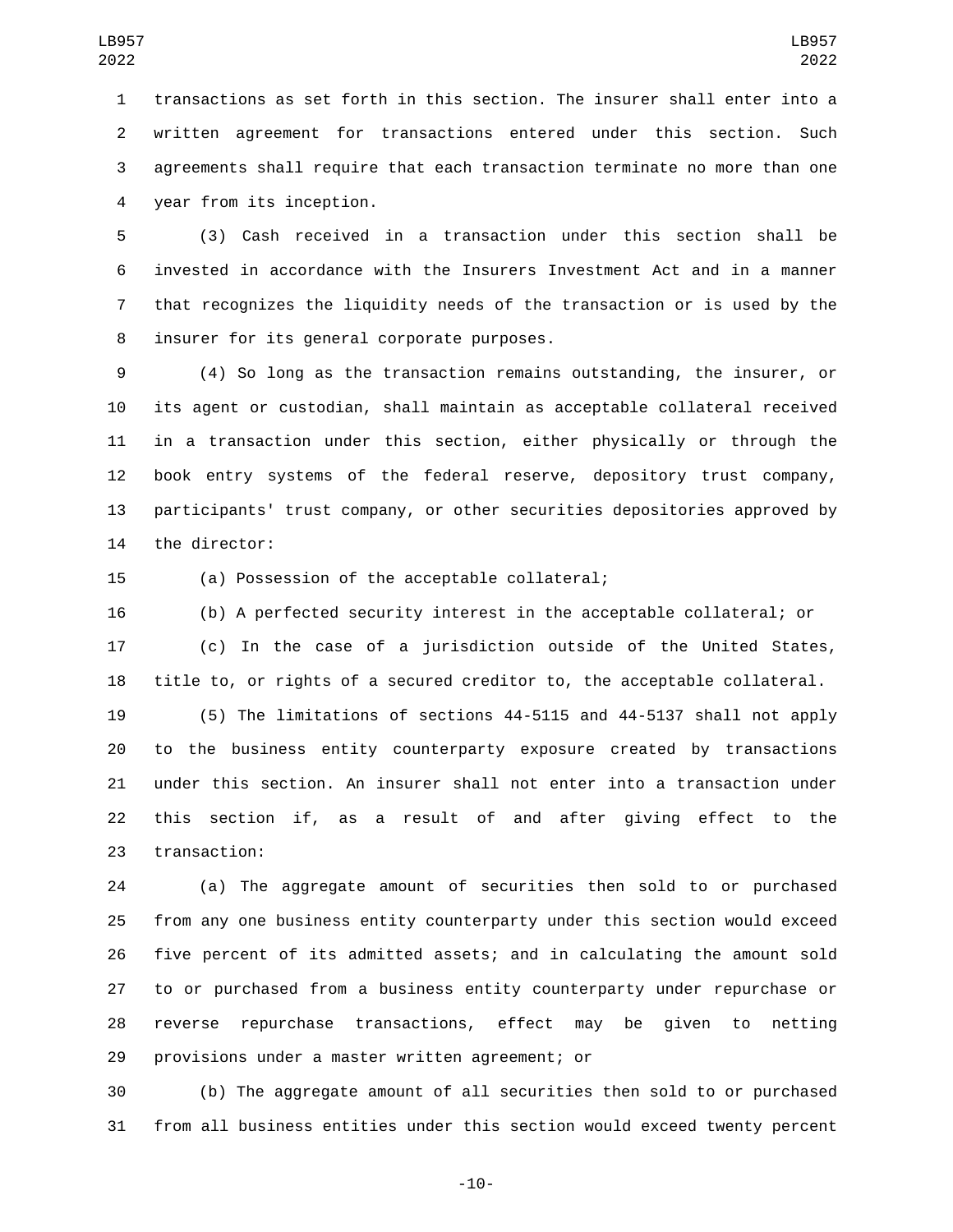of its admitted assets, and in no event shall the collateral market value of all public equity securities that are traded on a United States exchange received in a reverse repurchase transaction exceed more than twenty percent of the total market value of collateral received in 5 reverse repurchase transactions.

 (6)(a) In a reverse repurchase transaction, the insurer shall receive acceptable collateral having a market value as of the transaction date at least equal to ninety-five percent of the market value of the securities transferred by the insurer in the transaction as of that date. 10 If at the close of any business day any time the market value of the acceptable collateral is less than ninety-five percent of the market value of the securities so transferred, the business entity counterparty shall be obligated to deliver, by the close of the next business day, additional acceptable collateral, the market value of which, together with the market value of all acceptable collateral then held in connection with the transaction, at least equals ninety-five percent of 17 the market value of the transferred securities.

 (b) In a reverse repurchase transaction, the insurer shall receive acceptable collateral having a market value at least equal to (i) one hundred two percent of the purchase price paid by the insurer for collateral excluding public equity securities that are traded on a United States exchange or (ii) one hundred ten percent of the purchase price paid by the insurer for public equity securities that are traded on a 24 United States exchange. If at the close of any business day any time the market value of the acceptable collateral is less than one hundred percent of the purchase price paid by the insurer, the business entity counterparty shall be obligated to provide by the close of the next business day additional acceptable collateral, the market value of which, together with the market value of all acceptable collateral then held in connection with the transaction, at least equals the applicable percentage of such collateral as provided in this subdivision one hundred

-11-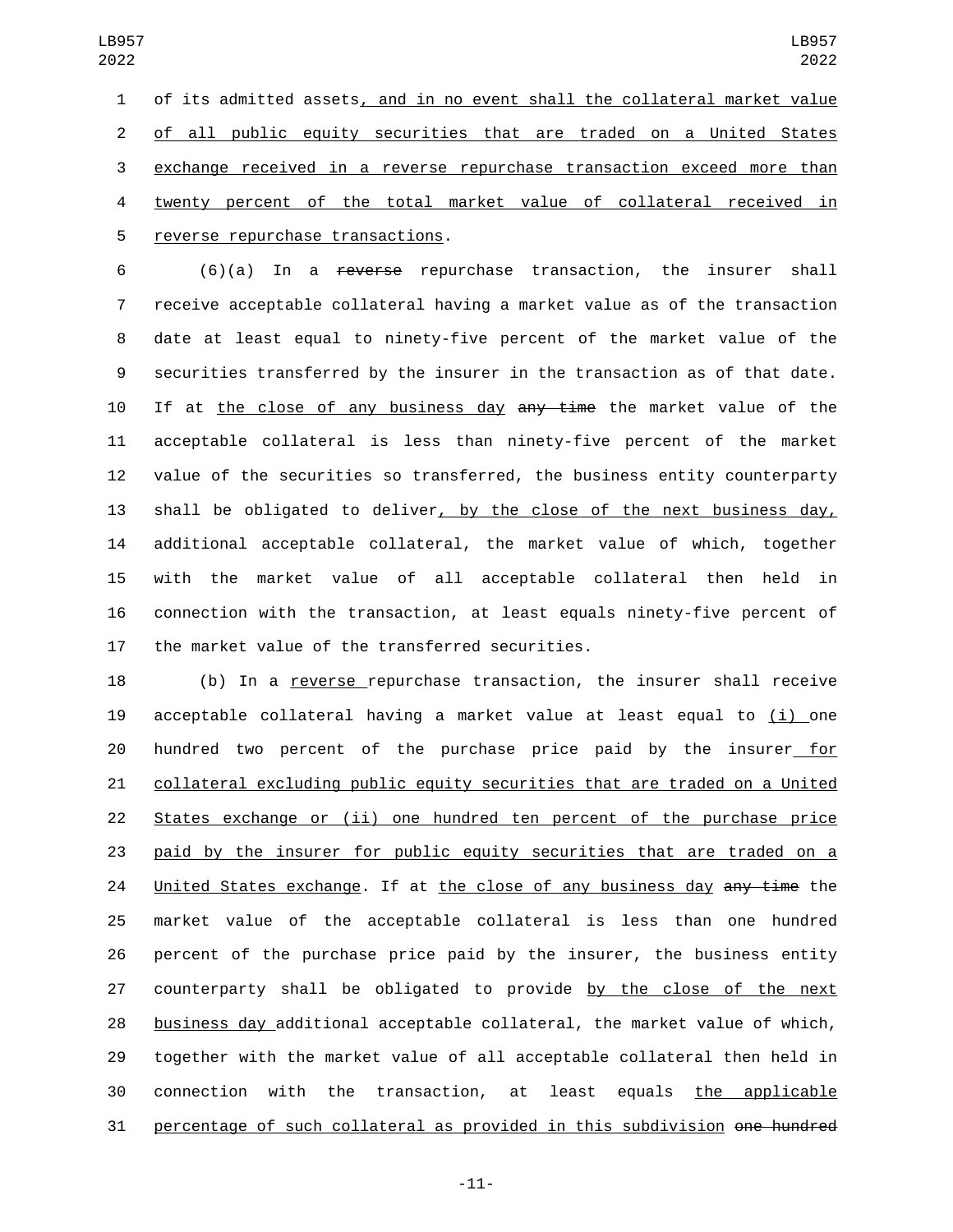two percent of the purchase price. Securities acquired by an insurer in a 2 reverse repurchase transaction shall not be sold in a reverse repurchase transaction, loaned in a securities lending transaction, or otherwise 4 pledged.

 Sec. 5. Section 44-5132, Reissue Revised Statutes of Nebraska, is 6 amended to read:

 44-5132 (1) An insurer may invest in a security or other instrument, excluding a mutual fund, evidencing an interest in or the right to receive payments from, or payable from distributions on, an asset, a pool of assets, or specifically divisible cash flows which are legally transferred to a special purpose bankruptcy-remote business entity created or existing under the laws of the United States or Canada or any state or province thereof, on the following conditions:

 (a) The business entity is established solely for the purpose of acquiring specific types of assets or rights to cash flows, issuing securities and other instruments representing an interest in or right to receive cash flows from those assets or rights, and engaging in activities required to service the assets or rights and any credit 19 enhancement or support features held by the business entity; and

 (b) The assets of the business entity consist solely of interest- bearing obligations or other contractual obligations representing the right to receive payment from the cash flows from the assets or rights. However, the existence of credit enhancements, such as letters of credit or guarantees, or other support features, shall not cause a security or 25 other instrument to be an unauthorized investment under this section; 26 and  $\overline{z}$ 

 (c) The business entity exists under the laws of the United States or Canada or any state or province thereof or substantially all the 29 assets, interest, or rights described in this subsection are located in 30 the United States or Canada.

(2) Investments in interest-only securities, other than those with a

-12-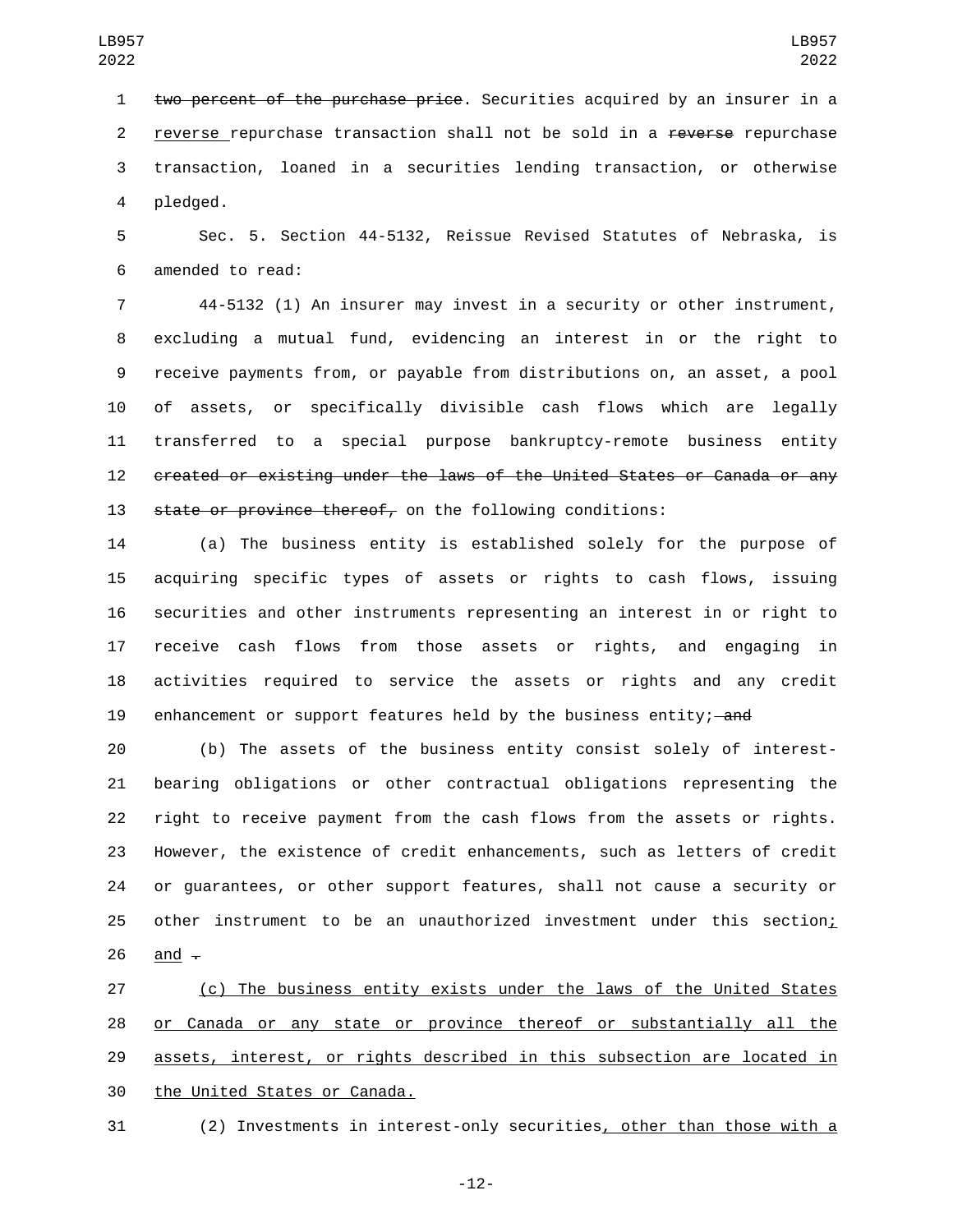1 designation from the Securities Valuation Office, or other instruments 2 shall not be authorized under this section.

 (3) Any investment authorized under this section shall have a minimum quality rating as described in subdivision (2) of section  $44 - 5112$ .

 Sec. 6. Section 44-5137, Reissue Revised Statutes of Nebraska, is 7 amended to read:

 44-5137 (1) An insurer may invest in foreign securities or other investments (a) issued in, (b) located in, (c) denominated in the currency of, (d) whose ultimate payment amounts of principal or interest are subject to fluctuations in the currency of, or (e) whose obligors are domiciled in countries other than the United States or Canada, which are substantially of the same kinds and classes as those authorized for 14 investment under the Insurers Investment Act. A security shall not be deemed to be foreign if the issuer, the primary credit source, including, if applicable, collateral pool assets, or a guarantor against which an insurer has a claim for payment, has its principal place of business or 18 is domiciled in the United States or Canada.

(2) Subject to the limitations in subsection (3) of this section:

 (a) An insurer's investments authorized under subsection (1) of this section in any one foreign jurisdiction whose sovereign debt has a 1 designation from the Securities Valuation Office shall not exceed ten 23 percent of the insurer's admitted assets;

 (b) An insurer's investments authorized under subsection (1) of this section in any one foreign jurisdiction whose sovereign debt has a 2 or 3 designation from the Securities Valuation Office shall not exceed five 27 percent of the insurer's admitted assets;

 (c) An insurer's investments authorized under subsection (1) of this section in any one foreign jurisdiction whose sovereign debt has a 4, 5, or 6 designation from the Securities Valuation Office shall not exceed 31 three percent of the insurer's admitted assets;

-13-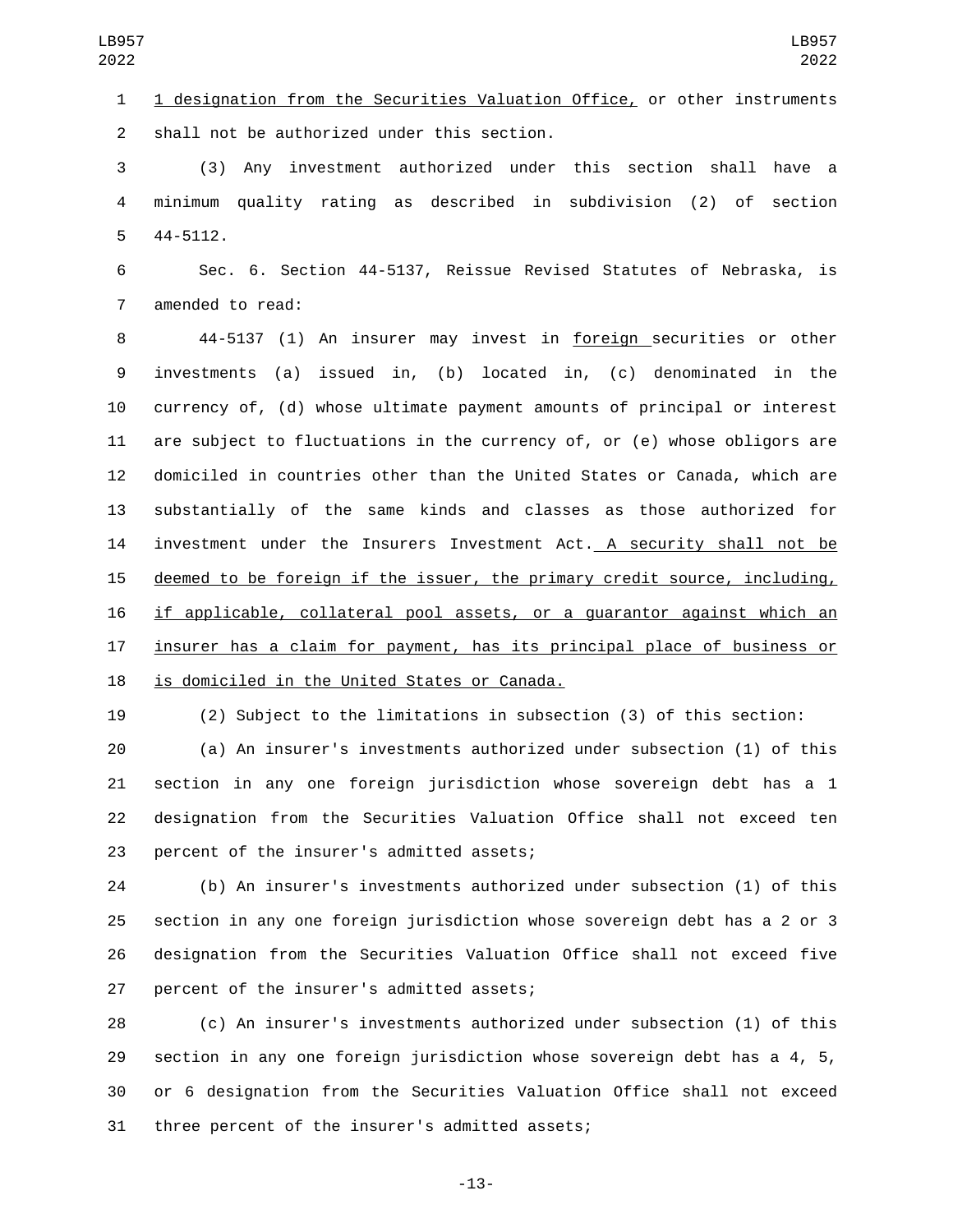(d) An insurer's investments authorized under subsection (1) of this section denominated in any one foreign currency shall not exceed two 3 percent of the insurer's admitted assets;

 (e) An insurer's investments authorized under subsection (1) of this section denominated in foreign currencies, in the aggregate, shall not exceed five percent of the insurer's admitted assets; and

 (f) An insurer's investments authorized under subsection (1) of this section shall not be considered denominated in a foreign currency if the acquiring insurer enters into one or more contracts in transactions permitted under section 44-5149 to exchange all payments made on the foreign currency denominated investments for United States currency at a rate which effectively insulates the investment cash flows against future changes in currency exchange rates during the period the contract or 14 contracts are in effect.

 (3) An insurer's investments authorized under subsection (1) of this 16 section shall not exceed, in the aggregate, twenty-five twenty percent of 17 its admitted assets.

 (4) An insurer which is authorized to do business in a foreign country or which has outstanding insurance, annuity, or reinsurance contracts on lives or risks resident or located in a foreign country may, in addition to the investments authorized by subsection (1) of this section, invest in securities and investments (a) issued in, (b) located in, (c) denominated in the currency of, (d) whose ultimate payment amounts of principal and interest are subject to fluctuations in the currency of, or (e) whose obligors are domiciled in such foreign countries, which are substantially of the same kinds and classes as those 27 authorized for investment under the act.

 (5) An insurer's investments authorized under subsection (4) of this section and cash in the currency of such country which is at any time held by such insurer, in the aggregate, shall not exceed the greater of (a) one and one-half times the amount of its reserves and other

-14-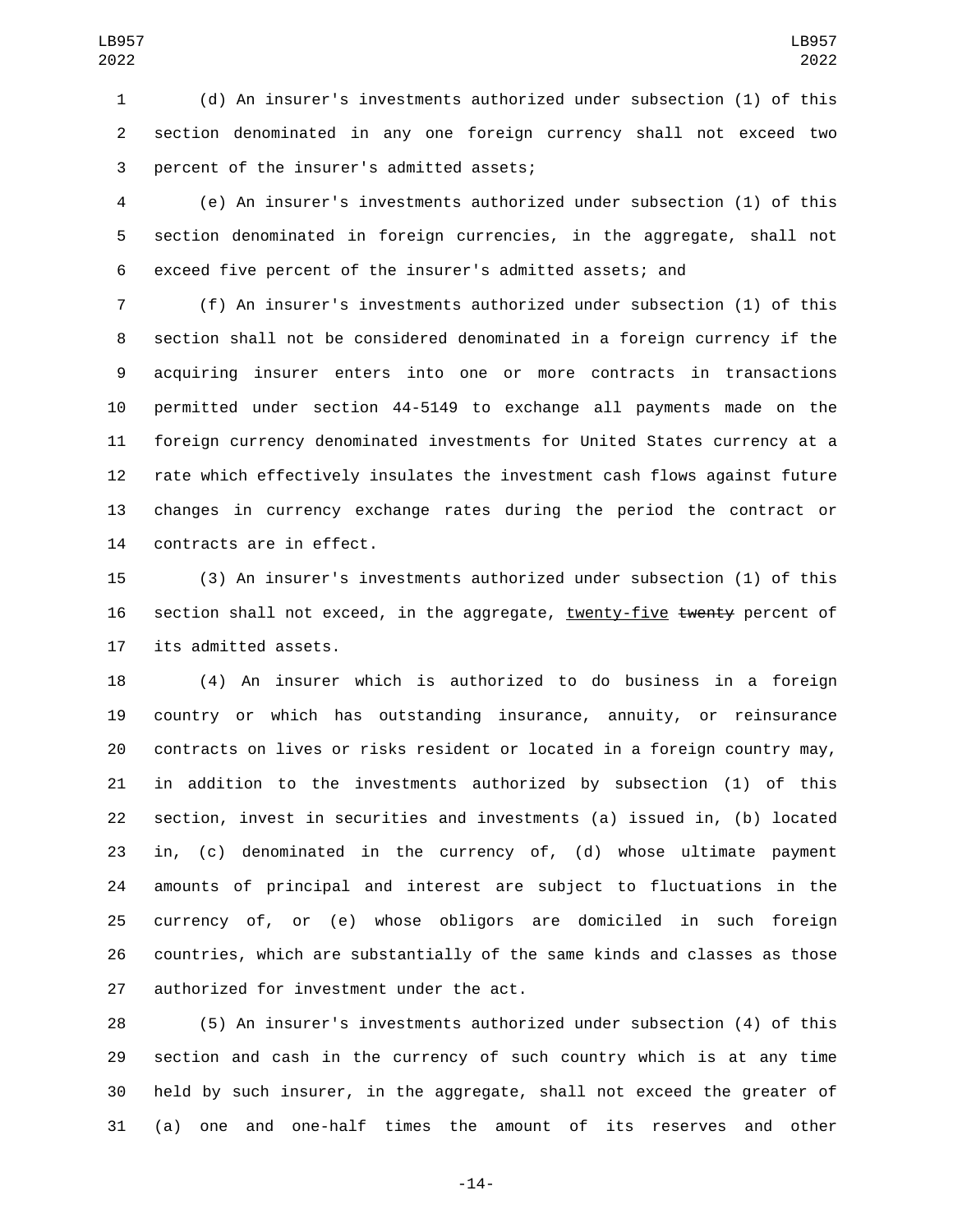obligations under such contracts or (b) the amount which such insurer is 2 required by law to invest in such country.

 (6) Any investment in debt obligations authorized under this section shall have a minimum quality rating as described in subdivision (2) of section 44-5112, except that an insurer's investment in bonds or notes secured by a mortgage on real estate located outside of the United States or Canada that otherwise complies with section 44-5143 shall not be subject to such minimum quality rating requirements.

 (7) An insurer's investments made under this section shall be aggregated with investments of the same kinds and classes made under the Insurers Investment Act except section 44-5153 for purposes of determining compliance with the limitations contained in other sections.

 Sec. 7. Section 44-5139, Reissue Revised Statutes of Nebraska, is 14 amended to read:

 44-5139 (1) An insurer may invest in shares of a fund registered under the Investment Company Act of 1940, as amended, as a diversified open-end investment company and in shares, interests, or participation certificates in any management type of investment trust, corporate or 19 otherwise, subject to the the following restrictions: (a) The investment restrictions and policies relating to the investment of the assets of the trust and its activities shall be limited to the same kinds, classes, and investment grades as those authorized for investment under the Insurers 23 Investment Act<sub>1</sub> + and

 (b) The assets of such investment trust shall not be less than 25 twenty million dollars at the date of purchase.

 An insurer's investments authorized under this subsection shall not 27 exceed ten percent of its admitted assets.<del>— Shares, interests, or</del> participation certificates in trusts described in this subsection shall also be subject to the overall limitation of subsection (3) of section 30 44-5141.

(2) An insurer may invest in the shares of a fund registered under

-15-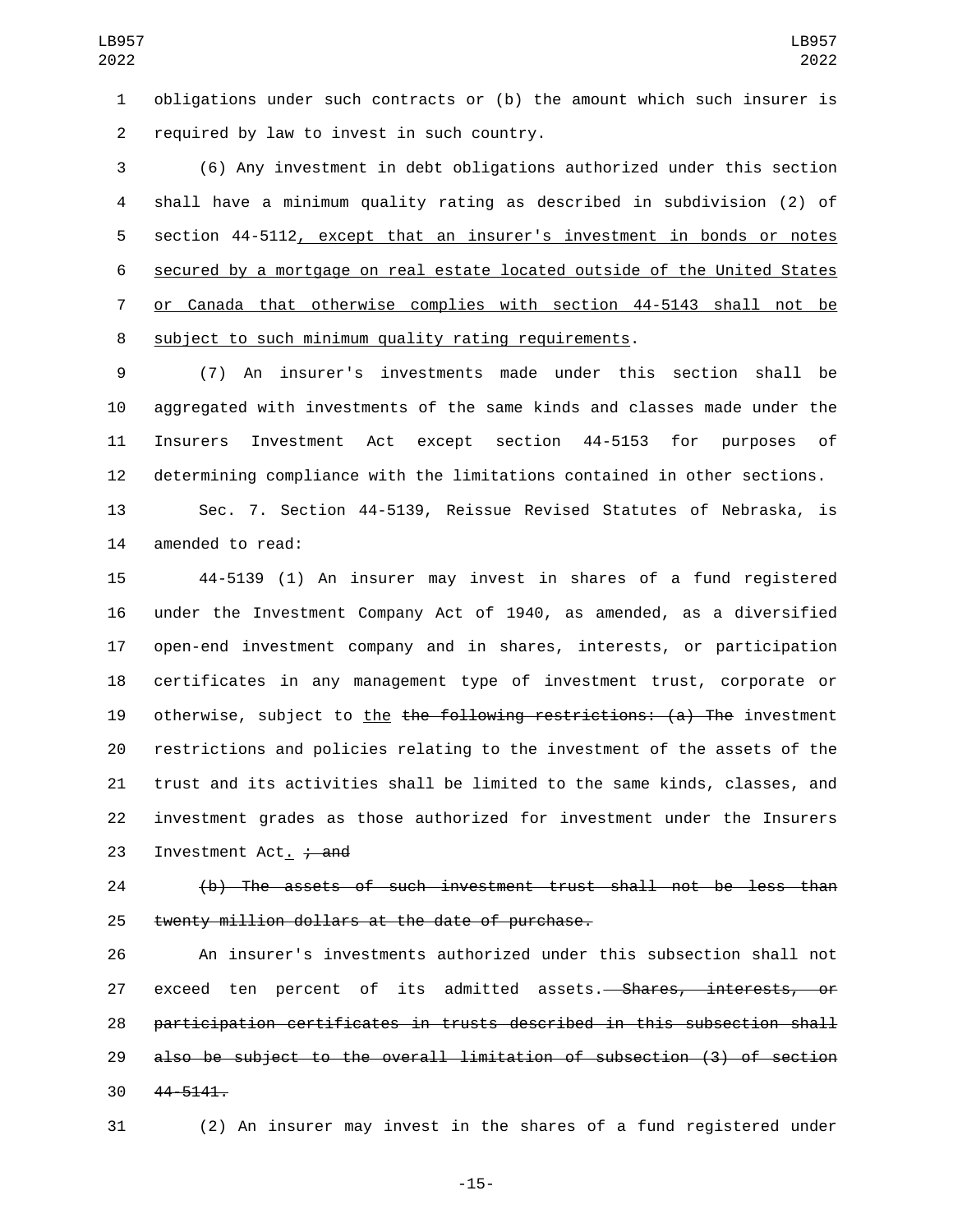the Investment Company Act of 1940, as amended, as a diversified open-end investment company when the investment restrictions and policies relating to the investment of the assets of the fund and its activities are limited solely to (a) obligations, (b) commitments to purchase obligations, or (c) assignments of interest in obligations issued or guaranteed by the United States or its agencies or instrumentalities. An insurer's investments authorized under this subsection shall not exceed 8 twenty-five percent of its admitted assets.

 Sec. 8. Section 44-5141, Reissue Revised Statutes of Nebraska, is 10 amended to read:

 44-5141 (1) An insurer may invest in the common stock or rights to purchase or sell common stock of any corporation which has retained earnings of not less than one million dollars, except that an investment may be made in any corporation having a majority of its operations in this state which has retained earnings of not less than two hundred fifty thousand dollars. The earnings of all predecessor, merged, consolidated, or purchased corporations shall be included through the use of 18 consolidated or pro forma statements.

 (2)(a) An insurer may invest in equity interests or rights to purchase or sell equity interests in business entities other than general partnerships unless the general partnership is wholly owned by the 22 insurer.

 (b)(i) A life insurer's investments authorized under this subsection shall not exceed fifty percent of its policyholders surplus.

25  $(b)$   $(iii)$  A life insurer shall not invest under this subsection in any investment which the life insurer may invest in under section 44-5140 27 or 44-5144 or subsection (1) of this section.

 (3) Except as authorized under the Insurance Holding Company System Act, an insurer shall not invest in more than ten percent of the total equity interests in any business entity other than an insurer.

(3) (4) A life insurer's investments authorized under this section

-16-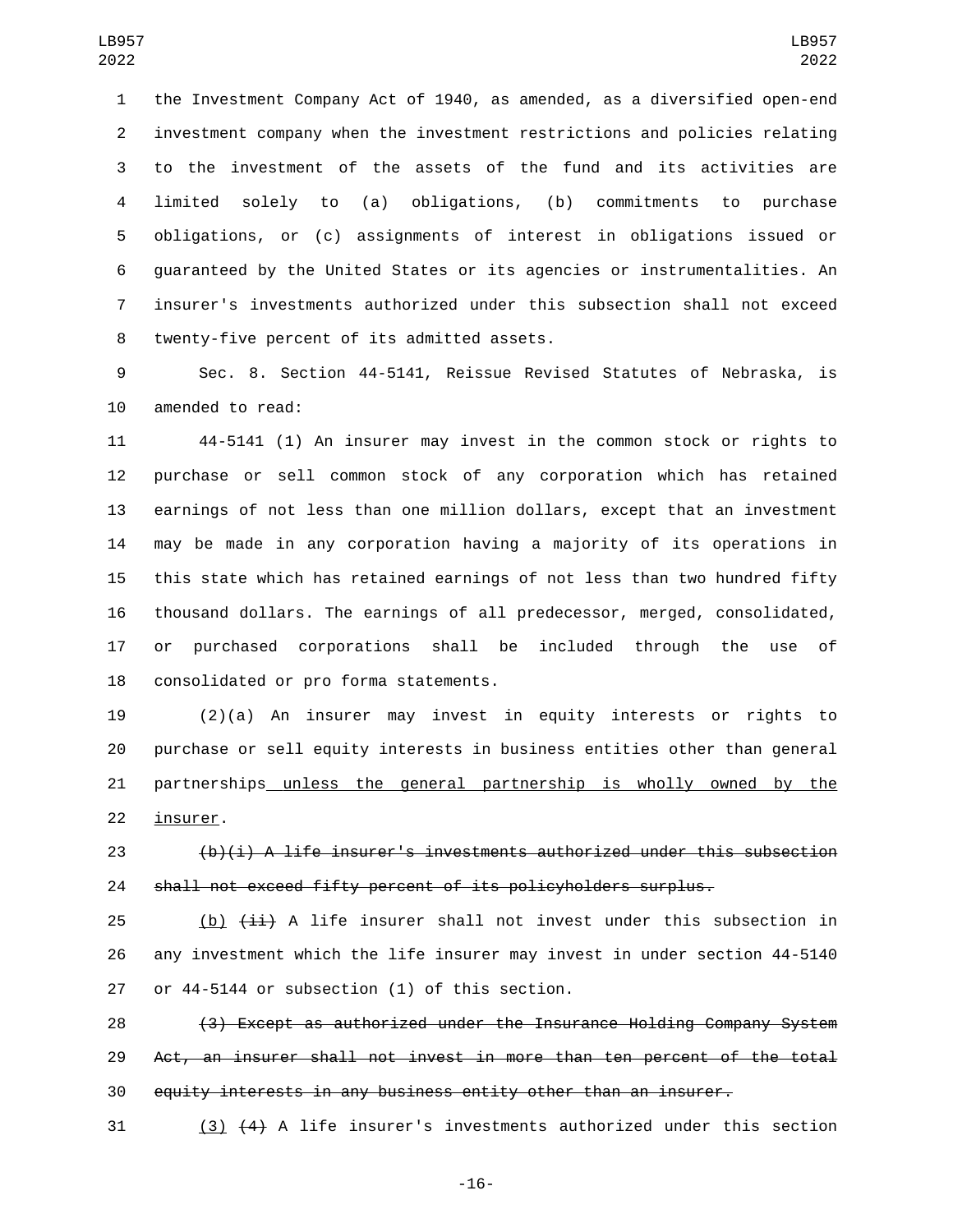shall not exceed the greater of one hundred percent of its policyholders 2 surplus or twenty percent of its admitted assets.

 Sec. 9. Section 44-5143, Reissue Revised Statutes of Nebraska, is 4 amended to read:

 44-5143 (1) An insurer may invest in bonds or notes secured by a first mortgage on real estate in the United States or Canada if the amount loaned by the insurer, together with any amount secured by an equal security interest, does not exceed eighty percent of the appraised value of the real estate and improvements at the time of making the investment, or if the funds are used for a construction loan, the amount does not exceed eighty percent of the market value of the real estate together with the actual costs of improvements constructed thereon at the time of final funding by the insurer. The limitation in this subsection 14 shall not:

(a) Apply to investments authorized under section 44-5132;

 (b) Prohibit an insurer from renewing or extending a loan for the original amount when the value of such real estate has depreciated;

 (c) Prohibit an insurer from accepting, as part payment for real estate sold by it, a mortgage thereon for more than eighty percent of the 20 purchase price of such real estate; or

 (d) Prohibit an insurer from advancing additional loan funds to 22 protect its real estate security.

 (2) An insurer may invest in bonds or notes secured by a first 24 mortgage on leasehold estates in  $\frac{1}{2}$  and  $\frac{1}{2}$  and  $\frac{1}{2}$  and  $\frac{1}{2}$  and  $\frac{1}{2}$  and  $\frac{1}{2}$  and  $\frac{1}{2}$  and  $\frac{1}{2}$  and  $\frac{1}{2}$  and  $\frac{1}{2}$  and  $\frac{1}{2}$  and  $\frac{1}{2}$  and  $\frac{1}{2}$  and  $\frac$ 25 United States or Canada if:

 $(a)$  Such underlying real estate is unencumbered except by  $(i)$  rentals to accrue therefrom to the owner of the real estate or (ii) a fee mortgage, if there is an agreement from the lender secured by the fee mortgage to not terminate or extinguish the leasehold interest as long as 30 the lessee is not in default;

(b) There is no condition or right of reentry or forfeiture under

-17-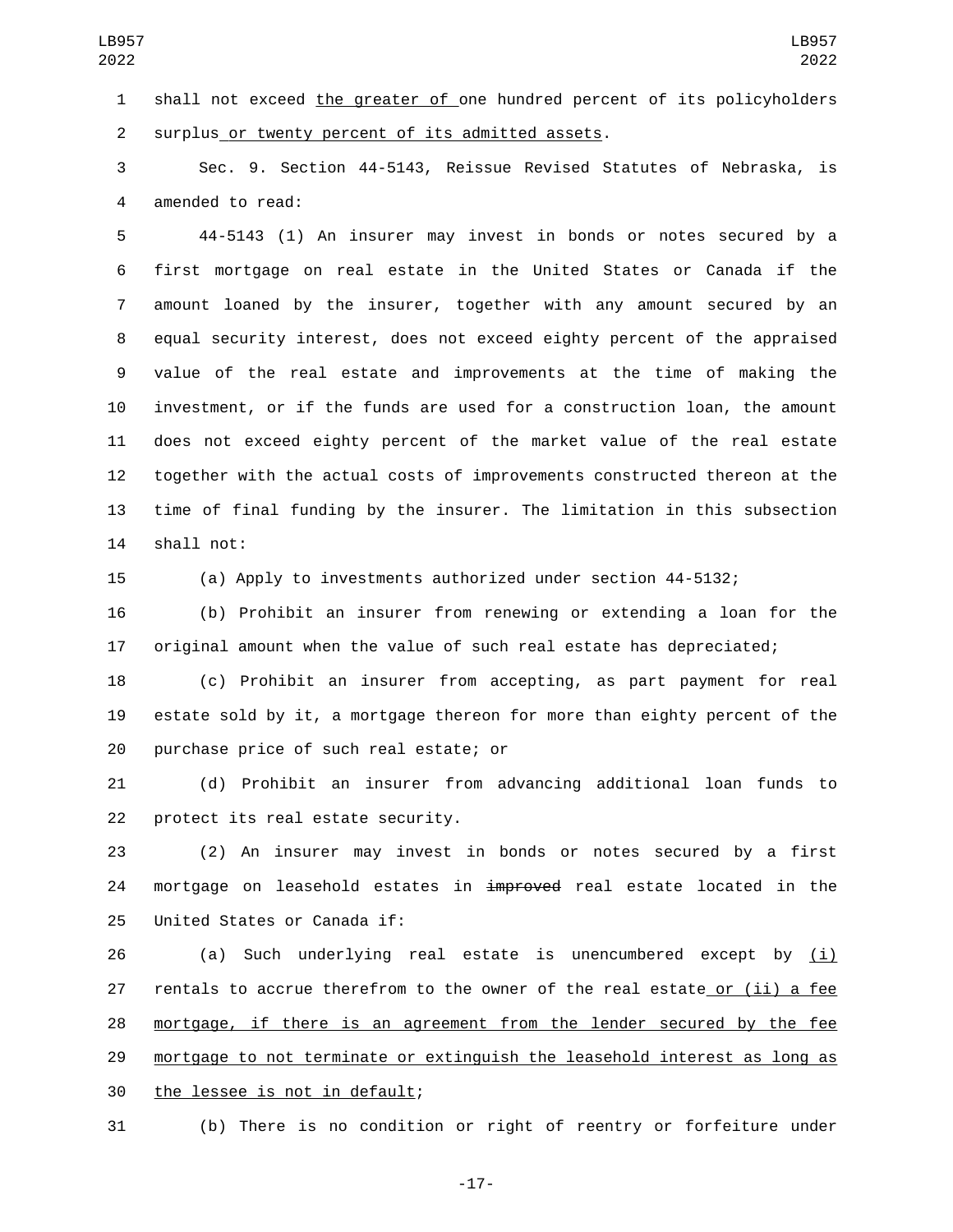which such lien can be cut off, subordinated, or otherwise disturbed so 2 long as the lessee is not in default;

 (c) The amount loaned by the insurer, together with any amount secured by an equal security interest, does not exceed eighty percent of the appraised value of such leasehold with improvements at the time of making the loan, or, if the funds are used for a construction loan, the amount loaned does not exceed eighty percent of the market value of the leasehold estate together with the actual costs of improvements constructed thereon at the time of final funding by the insurer; and

 (d) Such mortgage loan will be completely amortized during the unexpired portion of the lease or leasehold estate, or, if a loan has a balloon payment, the mortgage loan amortization period plus the remaining unexpired term of the lease after the maturity date of the loan is at **least thirty years, except that any lease or leasehold estate that is**  convertible by the borrower, as lessee, or the insurer, as lender, into a fee interest for no or minimal consideration at any time during the lease term shall be treated as a fee interest for all purposes under section 44-5143 so long as the insurer's mortgage is secured by such fee interest 19 following such conversion.

 (3) Nothing in this section shall prevent any amount invested under this section that exceeds eighty percent of the appraised value of the real estate or leasehold and improvements, as the case may be, from being 23 authorized under section 44-5153.

 (4) All buildings and other real estate improvements which constitute a material part of the value of the mortgaged premises, whether estates in fee or leasehold estates or combination thereof, shall be (a)(i) substantially completed before the investment is made or (ii) of a value that is at all times substantial in value in relation to the amount of construction loan funds advanced by the insurer on account of the loan and (b) kept insured against loss or damage by fire or windstorm in a reasonable amount for the benefit of the mortgagee.

-18-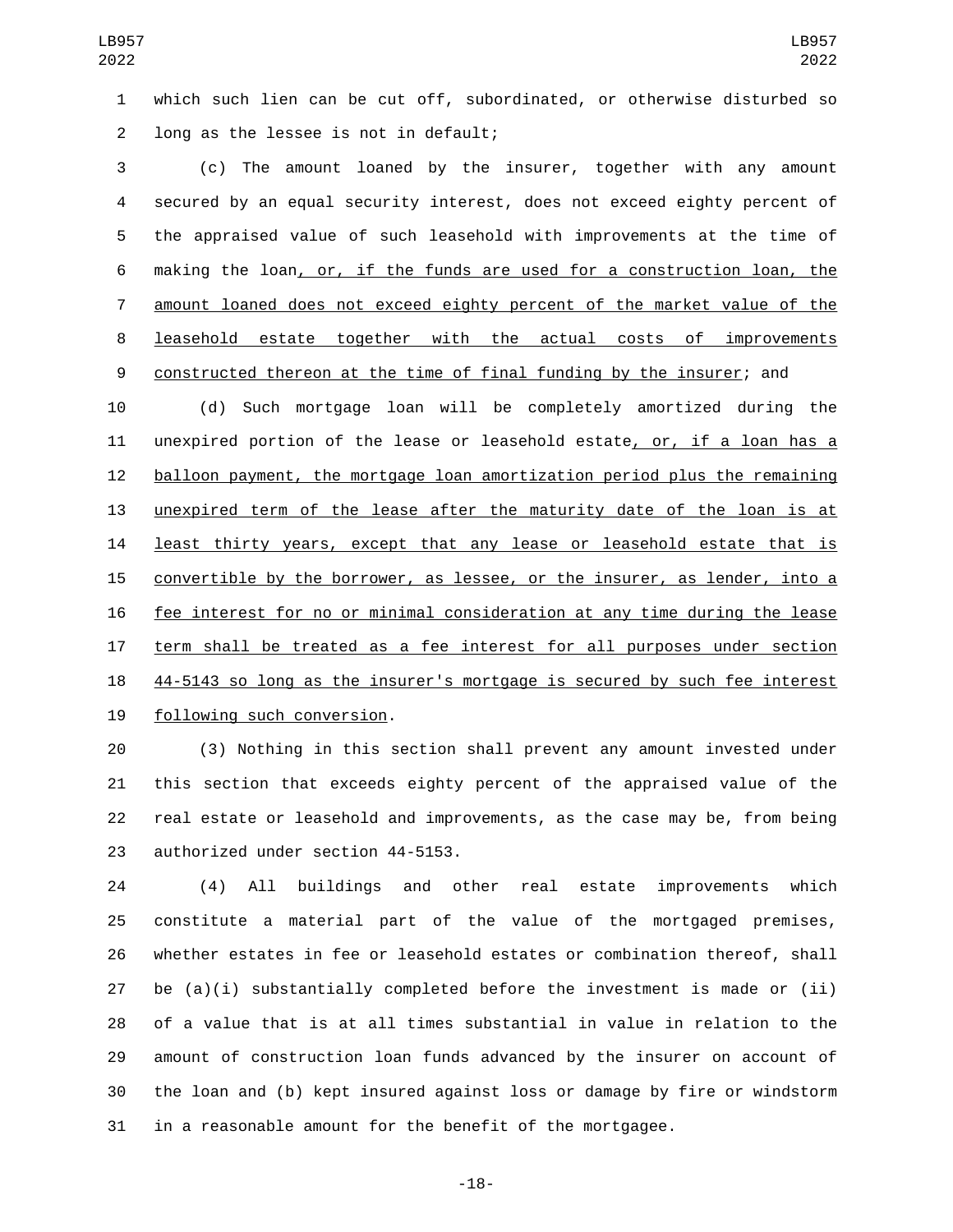(5) Other than investments subject to section 44-5132, if If there are more than four holders of the issue of such bonds or notes described in subsection (1) or (2) of this section, (a) the security of such bonds or notes, as well as all collateral papers including insurance policies executed in connection therewith, shall be made to and held by a trustee, which trustee shall be a solvent bank or trust company having a paid-in capital of not less than two hundred fifty thousand dollars, except in case of a bank or trust company incorporated under the laws of this state, in which case a paid-in capital of not less than one hundred thousand dollars shall be required, and (b) it shall be agreed that, in case of proper notification of default, such trustee, upon request of at least twenty-five percent of the holders of the par amount of the bonds outstanding and proper indemnification, shall proceed to protect the rights of such bondholders under the provisions of the trust indenture. Nothing in this subsection shall be deemed to inhibit the ability of an insurer to rely on the provisions of section 44-5110 with regard to loan participations for loans that meet the requirements of this section.

 (6)(a) An insurer may invest in notes or bonds secured by second mortgages or other second liens, including all inclusive or wraparound mortgages or liens, upon real property encumbered only by a first mortgage or lien which meets the requirements set forth in this section, 22 subject to either of the following conditions:

 (i) The insurer also owns the note or bond secured by the prior first mortgage or lien and the aggregate value of both loans does not exceed the loan to market value ratio requirements of this section; or

 (ii) The note or bond is secured by an all-inclusive or wraparound lien or mortgage which conforms to the requirements set forth in subdivision (b) of this subsection, if the aggregate value of the resulting loan does not exceed the loan to market value ratio 30 requirements of this section.

(b) For purposes of this subsection, the terms wraparound and all-

-19-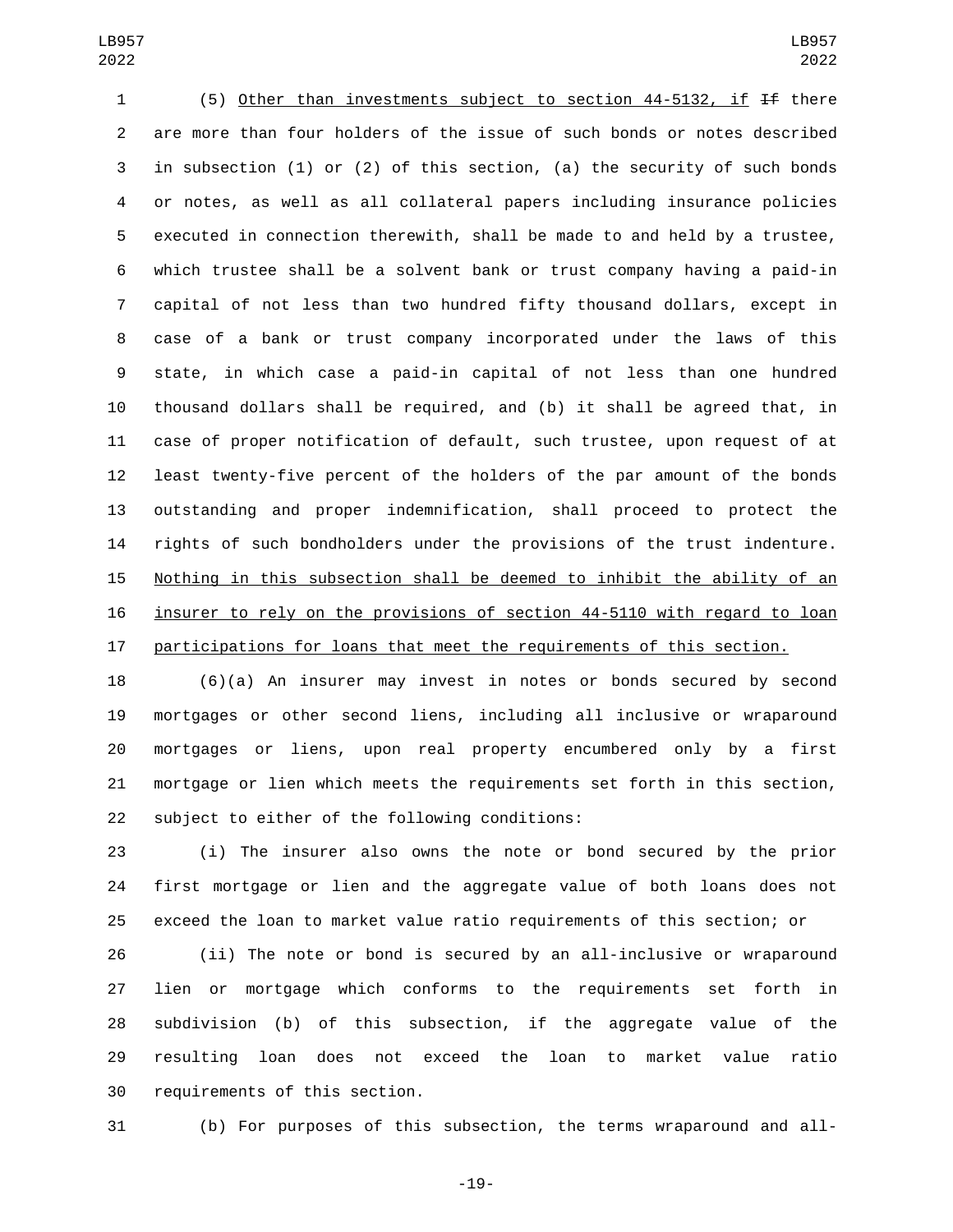inclusive lien or mortgage refer to a loan made by an insurer to a borrower on the security of a mortgage or lien on real property other than property containing a residence of one to four units or on which a residence of one to four units is to be constructed, where such real property is encumbered by a first mortgage or lien and which loan is 6 subject to all of the following requirements:

 (i) There is no more than one preexisting mortgage or lien on the 8 real property;

9 (i)  $\{\pm i\}$  The total amount of the obligation of the borrower to the insurer under the loan is not less than the sum of the amount disbursed by the insurer on account of the loan and the outstanding balance of the obligation secured by the preexisting lien or mortgage;

13 (ii) (iii) The instrument evidencing the lien or mortgage by which the obligation of the borrower to the insurer under the loan is secured, is recorded, and the lien is insured under a policy of title insurance in an amount not less than the total amount of the obligation of the 17 borrower to the insurer under the loan; and

18 (iii)  $\overline{4v}$  The insurer either (A) files for record in the office of the recorder of the county in which the real property is located a duly acknowledged request for a copy of any notice of default or of sale under the preexisting lien or (B) is entitled under applicable law to receive notice of default, sale, or foreclosure of the preexisting lien.

 (7)(a) An insurer may invest in mezzanine real estate loans subject 24 to the following conditions:

(i) The terms of the mezzanine loan agreement:

 (A) Require that each pledgor abstain from granting additional security interests in the equity interest pledged;

 (B) Employ techniques to minimize the likelihood or impact of a bankruptcy filing on the part of the real estate owner or the mezzanine 30 real estate loan borrower; and

(C) Require the real estate owner, or mezzanine real estate loan

-20-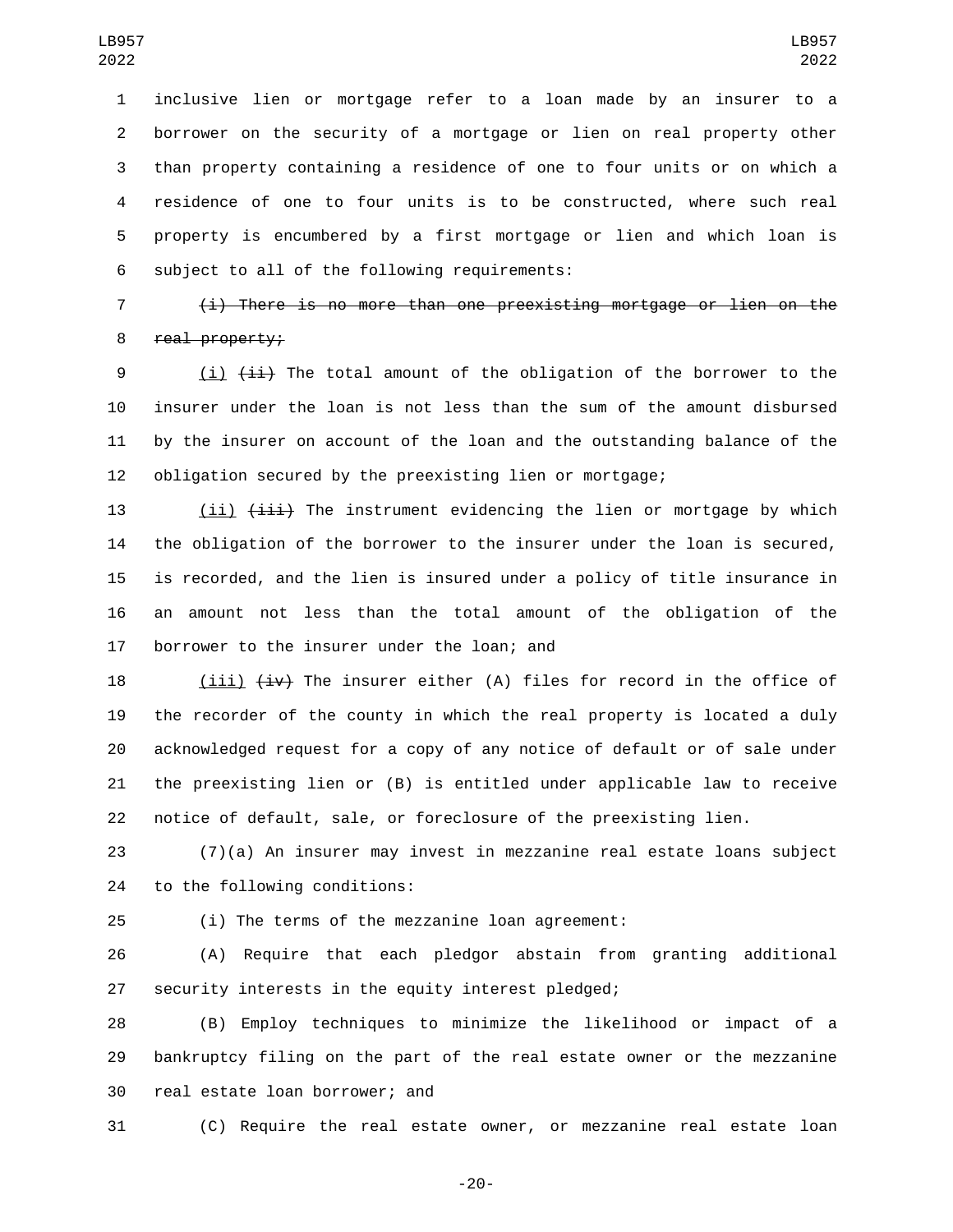borrower, to: (I) Hold no assets other than, in the case of the real estate owner, the real property, and in the case of the mezzanine borrower, the equity interest in the real estate owner; (II) not engage in any business other than, in the case of the real estate owner, the ownership and operation of the real estate, and in the case of the mezzanine real estate borrower, holding an ownership interest in the real estate owner; and (III) not incur additional debt, other than limited trade payables, a first mortgage loan, and the mezzanine real estate 9 loan; and

 (ii) At the time of the initial investment, the mezzanine real estate loan lender shall corroborate that the sum of the first mortgage and the mezzanine real estate loan does not exceed one hundred percent of the value of the real estate as evidenced by a current appraisal.

 (b) The value of an insurer's investments authorized under this subsection shall not exceed three percent of its admitted assets.

 (c) For purposes of this subsection, mezzanine real estate loan refers to a loan made by an insurer to a borrower on the security of debt 18 obligation<del>, that is not a security,</del> which is secured by a pledge of a direct or indirect equity interest in an entity that owns real estate.

 (8) An insurer's investments authorized under this section shall not exceed forty percent of its admitted assets, and an insurer's investments authorized under this section and section 44-5144, in the aggregate, shall not exceed fifty percent of its admitted assets.

 Sec. 10. Section 44-5144, Reissue Revised Statutes of Nebraska, is 25 amended to read:

 44-5144 (1) An insurer may acquire and hold unencumbered real estate or certificates evidencing participation with other investors, either directly or through partnership or limited liability company interests, 29 or other equity interests, including common and preferred equity 30 investments, in unencumbered real estate if:

31 (a) The real estate is leased under a lease contract—in which the

-21-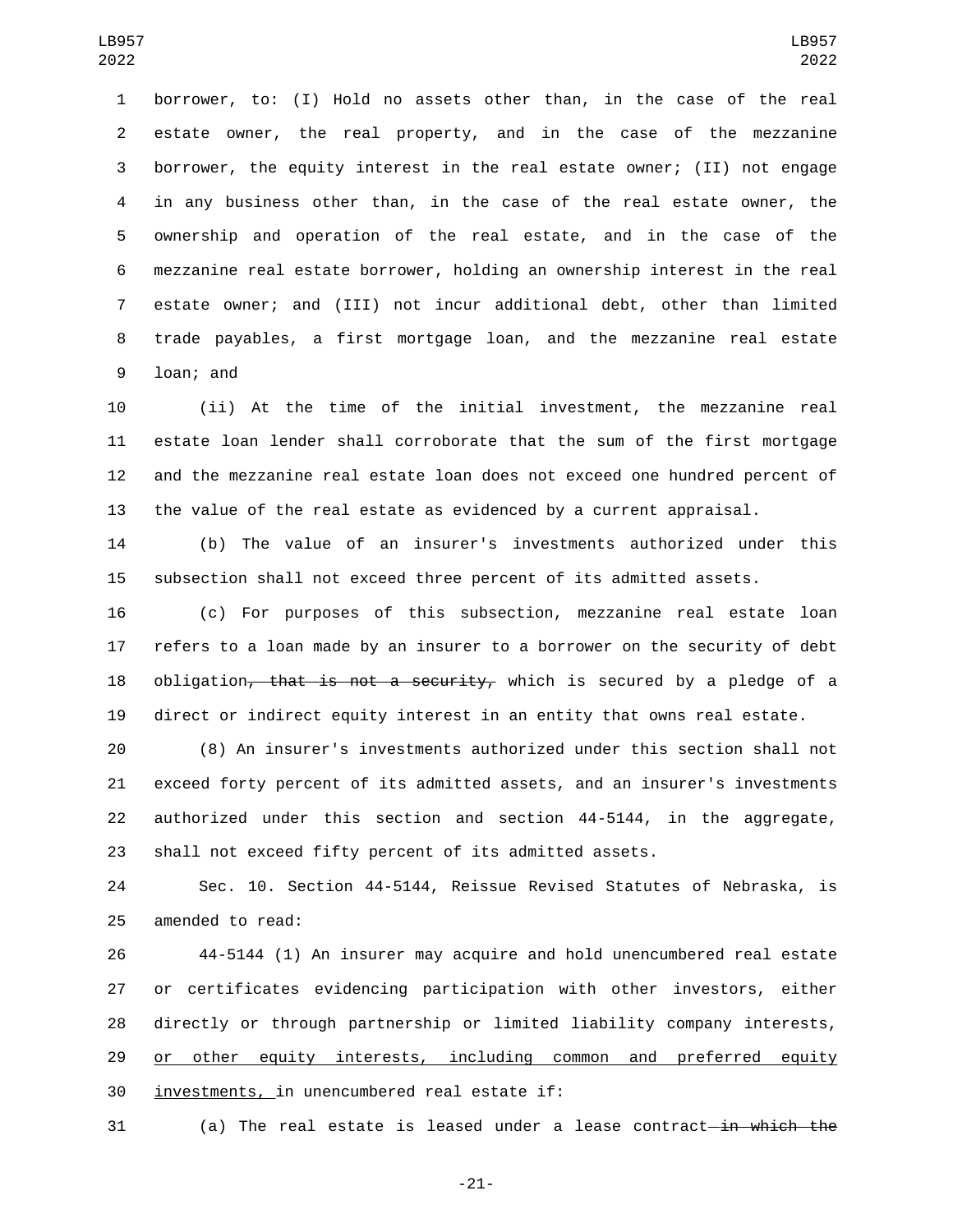lessee contracts to pay all assessments, taxes, maintenance, and 2 operating costs;

 (b) The net amount of the annual lease payments to the owner of the real estate is sufficient to amortize the cost of the real estate within the duration of the lease, but in no event for a period of longer than forty years, and pay at least three percent per annum on the unamortized 7 balance of the cost of the real estate; and

 (c) The amount invested in any such real estate does not exceed its 9 appraised value.

 When the lessee under a lease described in this subsection is the United States or any agency or instrumentality thereof, any state or any county, municipality, district, or other governmental subdivision thereof, or any agency, board, authority, or institution established or maintained under the laws of the United States or any state thereof, such lease contract may provide that upon the termination of the term thereof, title to such real estate shall vest in the lessee.

17 When a lease described in this subsection is when an insurer owns less than the entire real estate leased under a lease described in this subsection, the legal title to the real estate shall be in the name of a trustee which meets the qualifications set out in subsection (5) of section 44-5143 under a trust agreement which provides, among other things, that upon proper notification of default under such lease and request to such trustee by an investor or investors representing at least twenty-five percent of the equitable ownership of the real estate and proper indemnification, the trustee shall proceed to protect the rights and interest of the investors owning the equitable title to the real estate. In a governmental lease or leasehold estate under which the insurer owns an interest in a lessee that is convertible by the lessee into a fee interest for no or de minimis consideration at any time during the lease term it shall be treated as a fee interest for all purposes 31 under this section.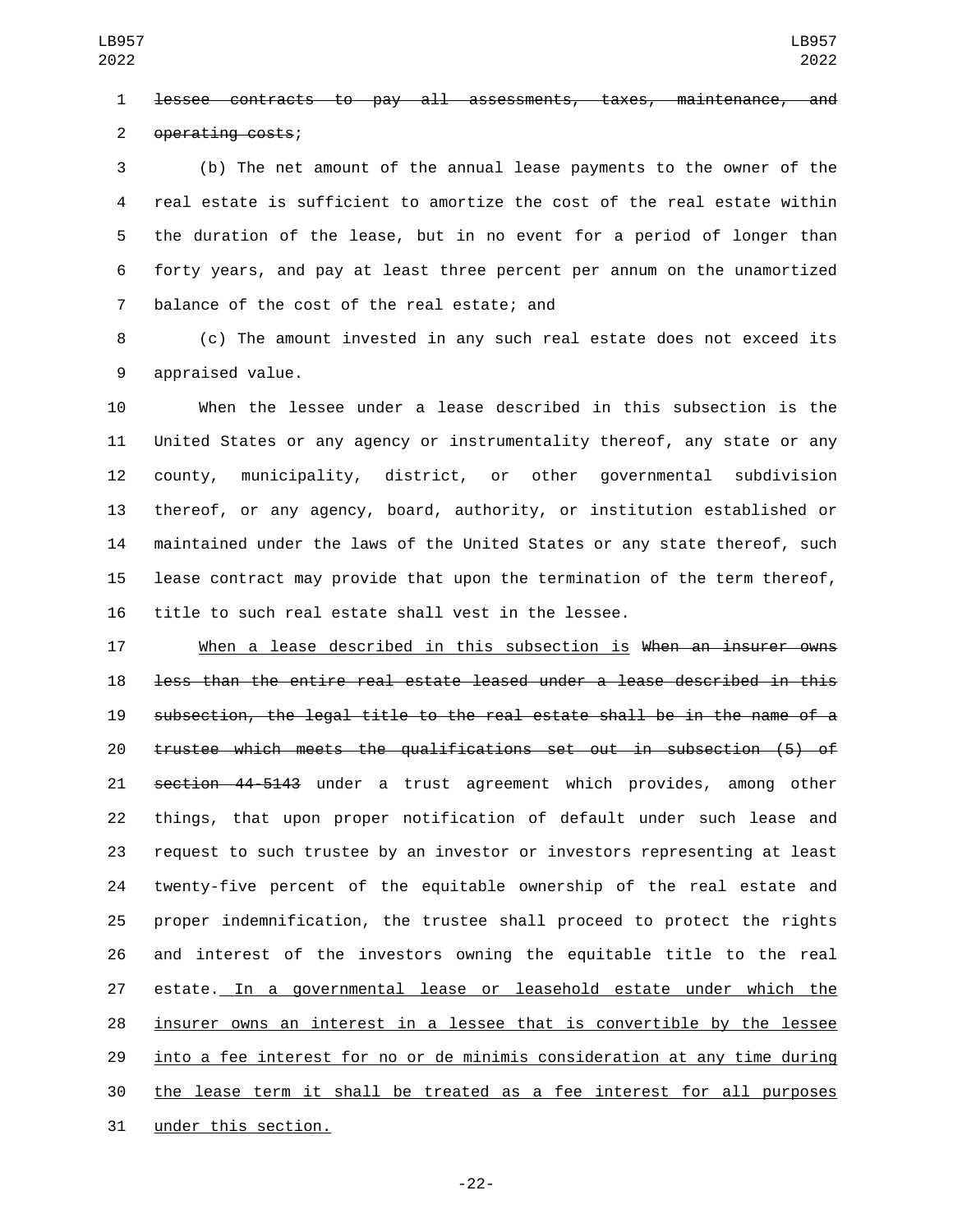For purposes of this subsection, unencumbered real estate means real estate in which other interests may exist which if enforced would not result in the forfeiture of the insurer's interest.

(2) An insurer may also acquire and hold real estate:

 (a) Mortgaged to it in good faith by way of security for a loan 6 previously contracted or for money due;

 (b) Conveyed to it in satisfaction of debts previously contracted in 8 the course of its dealings; and

 (c) Purchased at sale upon judgments, decrees, or mortgages obtained 10 or made for such debts.

 (3) An insurer may invest in real estate required for its home offices or to be otherwise occupied by the insurer or its employees in the transaction of its business and may rent the balance of the space therein. The value of an insurer's investments authorized under this subsection shall not exceed ten percent of its admitted assets.

 (4)(a) An insurer with policyholders surplus of at least one million dollars may individually or in conjunction with other investors acquire, own, hold, develop, and improve real estate that is essentially residential or commercial in character, even though subject to an existing mortgage or thereafter mortgaged by the insurer, if such real 21 estate is located in the United States or Canada a city or village or 22 within five miles of the limits thereof.

 (b) For purposes of this subsection, real estate shall include a leasehold having an unexpired term of at least twenty years, including the term provided by any enforceable option of renewal. The income from such leasehold shall be applied so as to amortize the cost of leasehold and improvements within the lesser of eighty percent of such unexpired 28 term or forty years from acquisition.

 (c) An insurer may hold real estate or certification evidencing participation authorized under this subsection with other investors either directly or through a partnership, limited liability company, or

-23-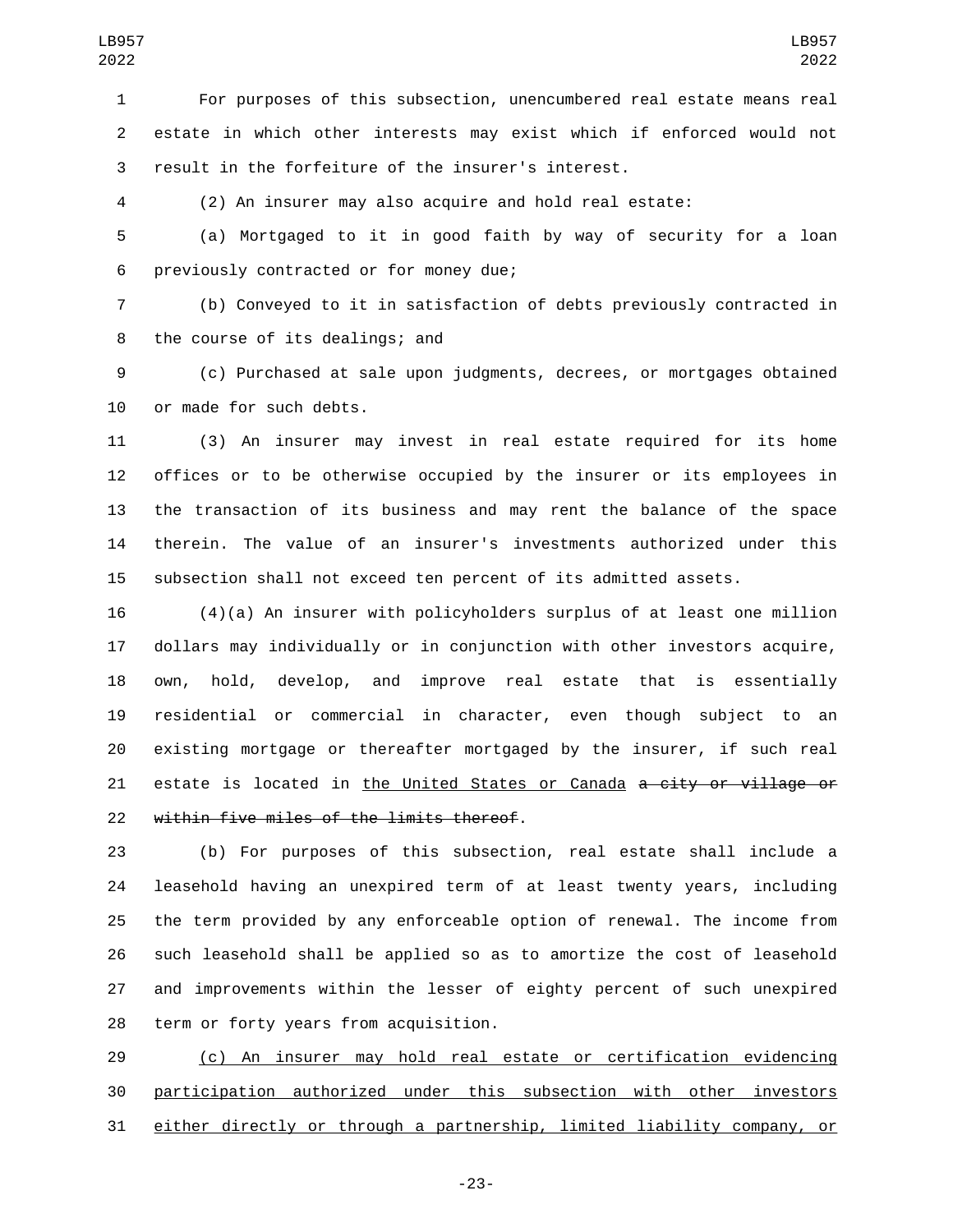other equity interest, including without limitation, common and preferred 2 equity investments.

 (d) (c) The value of an insurer's investments authorized under this subsection shall not exceed ten percent of its admitted assets.

 (5) An insurer may also acquire such other real estate as may be acquired ancillary to a corporate merger, acquisition, or reorganization 7 of the insurer.

 (6) The value of an insurer's investments authorized under subsections (3), (4), and (5) of this section, in the aggregate, shall not exceed fifteen percent of its admitted assets.

 (7) For purposes of this section, value shall mean original cost plus any development and improvement costs whenever expended less the unpaid balance of any mortgage and annual depreciation on improvements of 14 not less than two percent.

 (8) An insurer's investments authorized under this section and section 44-5143, in the aggregate, shall not exceed fifty percent of its 17 admitted assets.

 Sec. 11. Section 44-5149, Reissue Revised Statutes of Nebraska, is 19 amended to read:

 44-5149 (1) An insurer may use derivative instruments in hedging 21 transactions if:

 (a) The aggregate statement value of options, caps, floors, and warrants not attached to any financial instrument and used in hedging transactions does not exceed the lesser of seven and one-half percent of the insurer's admitted assets or seventy-five percent of the insurer's policyholders surplus;26

 (b) The aggregate statement value of options, caps, and floors written in hedging transactions does not exceed the lesser of three percent of the insurer's admitted assets or thirty percent of the 30 insurer's policyholders surplus; and

(c) The aggregate potential exposure of collars, swaps, forwards,

-24-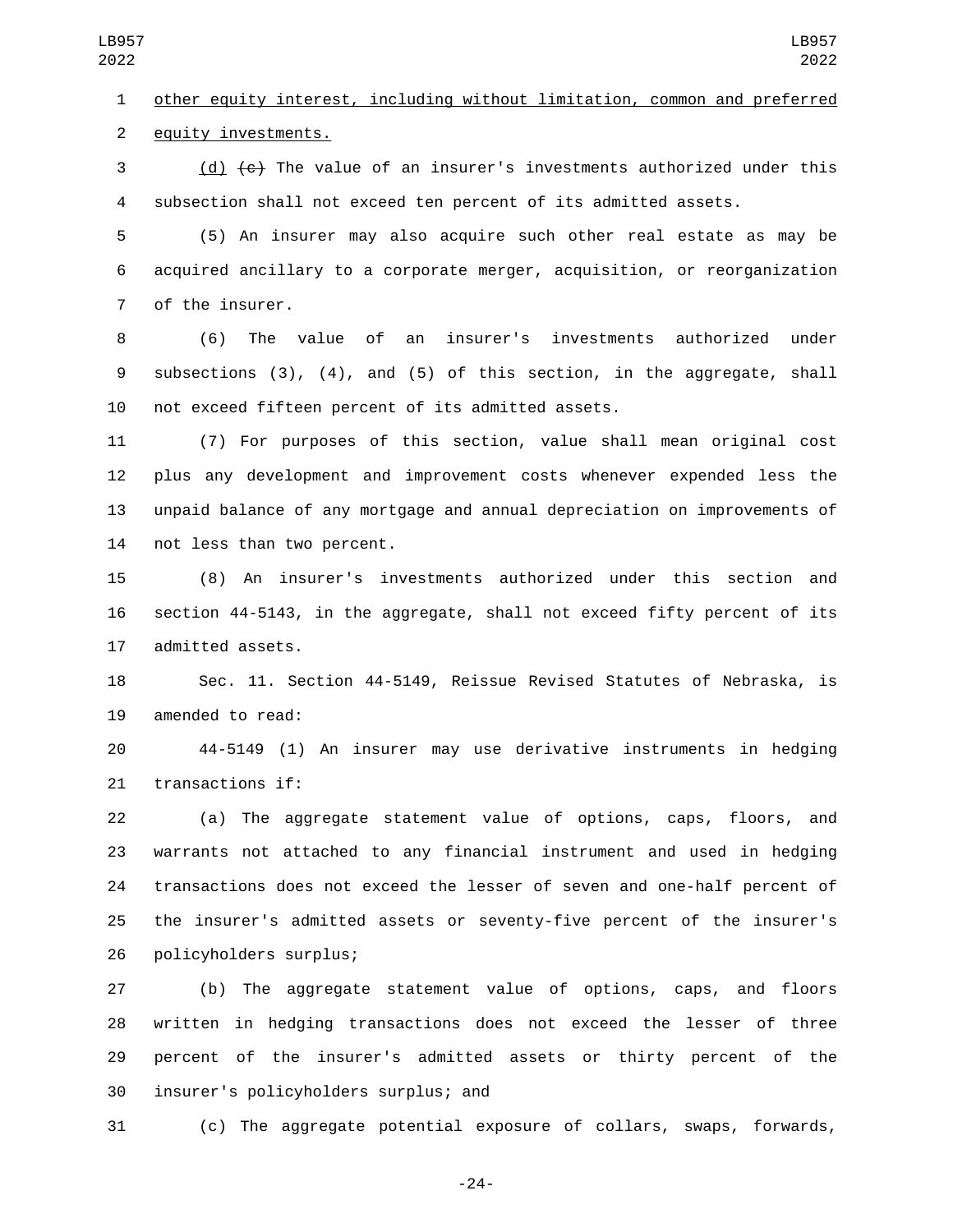and futures used in hedging transactions does not exceed the lesser of six and one-half percent of the insurer's admitted assets or sixty-five 3 percent of the insurer's policyholders surplus.

 (2)(a) An insurer may use derivative instruments in income-5 generation transactions by selling:

 (i) Covered call options on non-callable fixed income securities or callable fixed income securities if the option expires by its terms prior 8 to the end of the non-callable period;

 (ii) Covered call options on equity securities if the insurer holds in its portfolio, or can immediately acquire through the exercise of options, warrants, or conversion rights already owned, the equity securities subject to call during the complete term of the call option 13 sold;

 (iii) Covered puts on investments that the insurer is permitted to acquire under the Insurers Investment Act if the insurer has escrowed, or entered into a custodian agreement segregating, cash or cash equivalents with a market value equal to the amount of its purchase obligations under that put during the complete term of the put option sold; and

 (iv) Covered caps or floors if the insurer holds in its portfolio the investments generating the cash flow to make the required payments under such caps or floors during the complete term that the cap or floor 22 is outstanding.

 (b) An insurer may enter into income-generation transactions under this subsection if the aggregate statement value of the fixed income assets that are subject to call or that generate the cash flows for payments under the caps or floors, plus the face value of fixed income securities underlying any derivative instrument subject to call, does not exceed the lesser of ten percent of the insurer's admitted assets or one hundred percent of the insurer's policyholders surplus.

 (3) An insurer may use derivative instruments in replication 31 transactions if:

-25-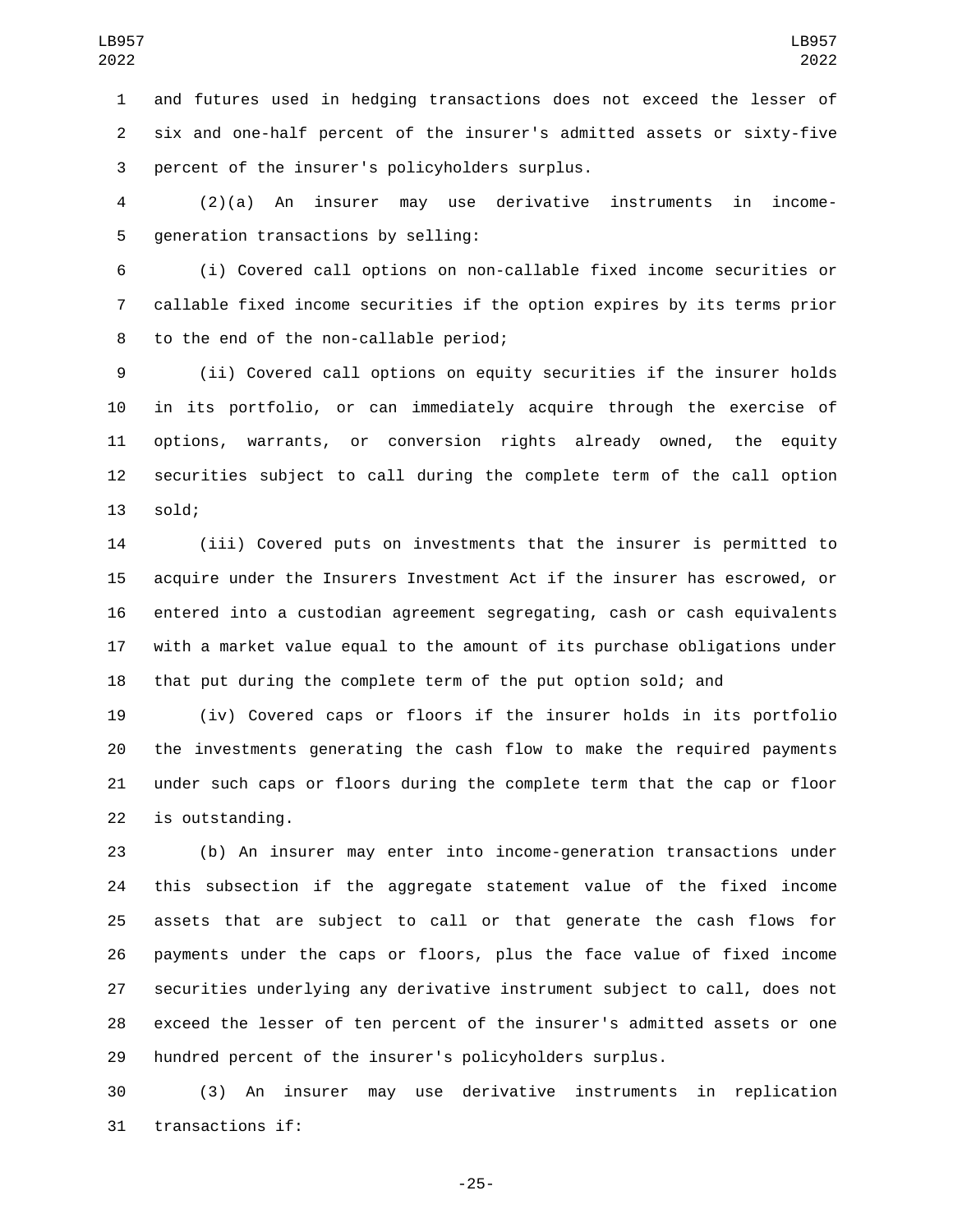(a) The aggregate statement value of options, caps, floors, and warrants not attached to any financial instrument and used in replication transactions does not exceed the lesser of seven and one-half percent of the insurer's admitted assets or seventy-five percent of the insurer's 5 policyholders surplus;

 (b) The aggregate statement value of options, caps, and floors written in replication transactions does not exceed the lesser of three percent of the insurer's admitted assets or thirty percent of the insurer's policyholders surplus;9

 (c) The aggregate potential exposure of collars, swaps, forwards, and futures used in replication transactions does not exceed the lesser of six and one-half percent of the insurer's admitted assets or sixty-five percent of the insurer's policyholders surplus;

 (d) The replication transactions are limited to the replication of investments or instruments otherwise permitted under the Insurers 16 Investment Act; and

 (e) The insurer engages in hedging transactions or income generation transactions pursuant to this section and has sufficient experience with derivatives generally such that its performance and procedures reflect that the insurer has been successful in adequately identifying, measuring, monitoring, and limiting exposures associated with such transactions and that the insurer has superior corporate controls over such activities as well as a sufficient number of dedicated staff who are knowledgeable and skilled with these sophisticated financial instruments.

 (4) An insurer may purchase or sell one or more derivative 26 instruments to offset, in whole or in part, any derivative instrument previously purchased or sold, as the case may be, without regard to the quantitative limitations of this section, provided that the derivative instrument is an exact offset to the original derivative instrument being 30 offset.

(5) An insurer shall demonstrate to the director upon request the

-26-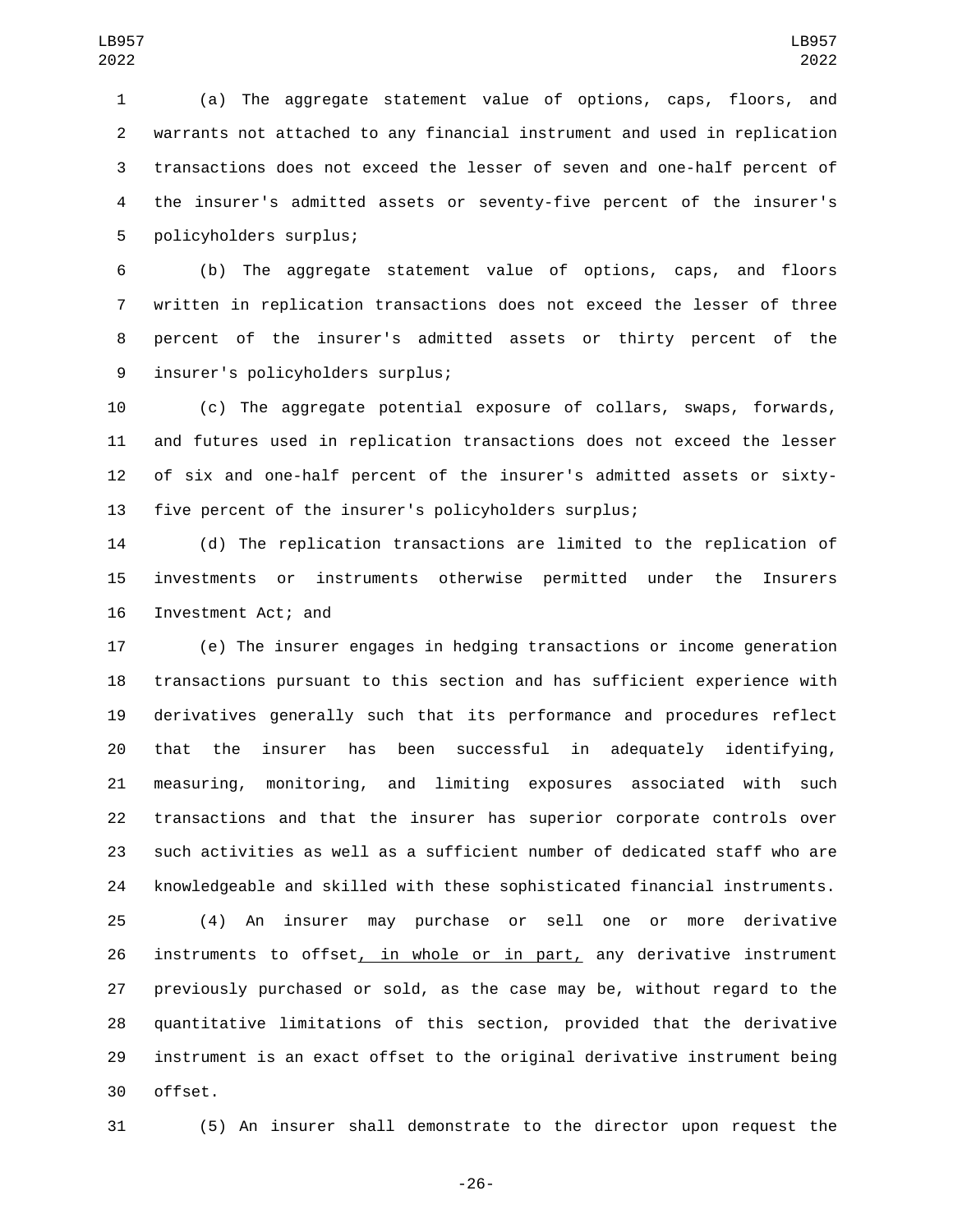intended hedging, income-generation, or replication characteristics and the ongoing effectiveness of the derivative transaction or combination of the transactions through cash flow testing or other appropriate analysis.

 (6) An insurer shall include all counterparty exposure amounts in determining compliance with the limitations in section 44-5115.

 (7) The director may approve additional transactions involving the use of derivative instruments pursuant to rules and regulations adopted 8 and promulgated by the director.

 (8) For the investment limitations covered in subsections (1), (2), and (3) of this section, aggregate statement value and aggregate potential exposure shall be calculated net of collateral posted or 12 received.

13  $(9)$   $(8)$  For purposes of this section:

 (a) Derivative instrument means an agreement, option, instrument, or 15 a series or combination thereof:

 (i) To make or take delivery of, or assume or relinquish, a specified amount of one or more underlying interests or to make a cash 18 settlement in lieu thereof; or

 (ii) That has a price, performance, value, or cash flow based primarily upon the actual or expected price, level, performance, value, 21 or cash flow of one or more underlying interests.

 Derivative instrument includes all investment instruments or contracts that derive all or almost all of their value from the performance of an underlying market, index, or financial instrument, including, but not limited to, options, warrants, caps, floors, collars, swaps, credit default swaps, swaptions, forwards, and futures. Derivative instrument does not include investments authorized under any other 28 section of the Insurers Investment Act;

 (b) Hedging transaction means a derivative transaction which is 30 entered into and maintained to reduce:

(i) The risk of a change in value, yield, price, cash flow, or

-27-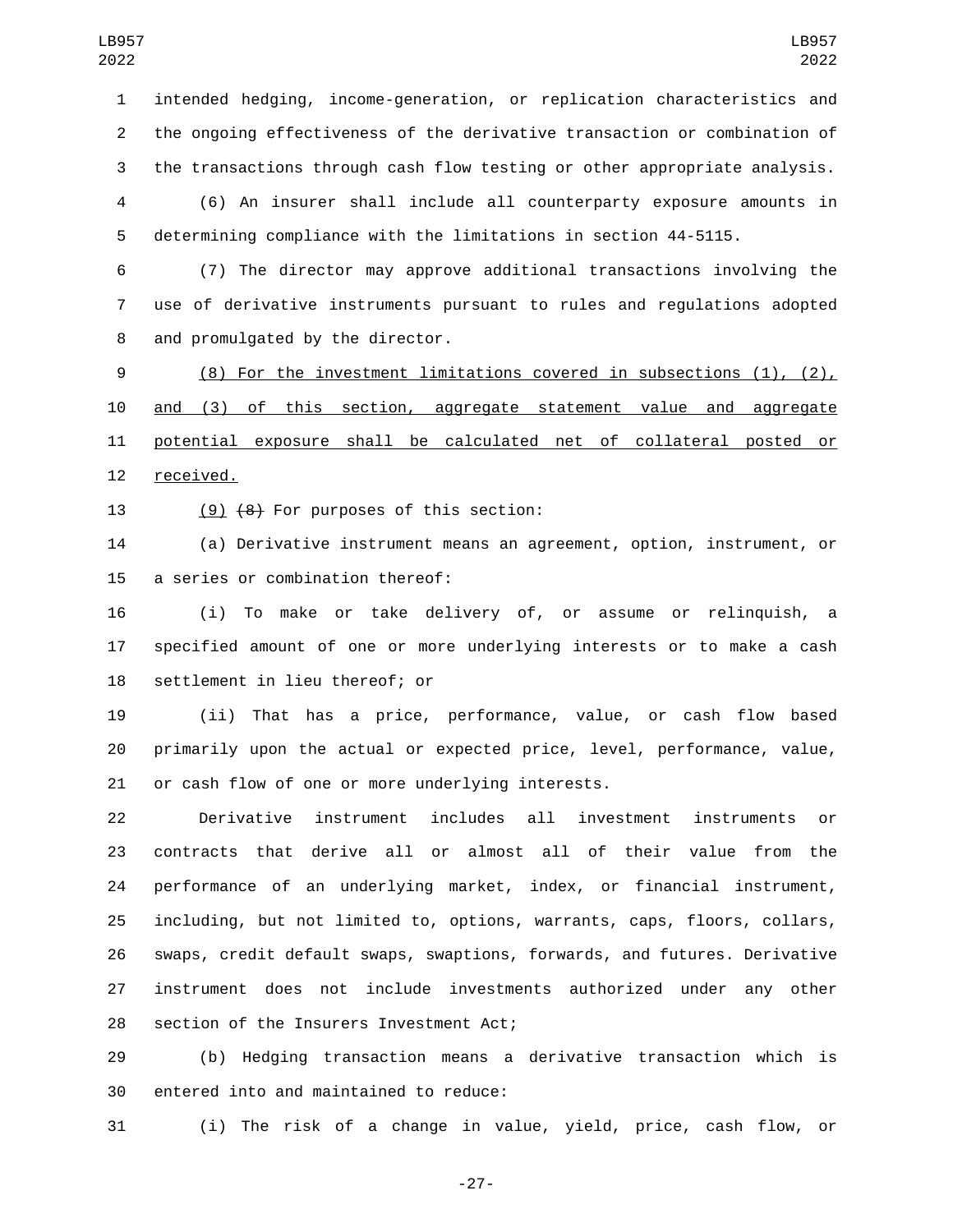quantity of assets or liabilities which the insurer has acquired or incurred or anticipates acquiring or incurring; or2

 (ii) The currency exchange rate risk or the degree of exposure as to assets or liabilities which an insurer has acquired or incurred or 5 anticipates acquiring or incurring;

 (c) Income-generation transaction means a derivative transaction involving the writing of covered call options, covered put options, covered caps, or covered floors that is intended to generate income or 9 enhance return; and

 (d) Replication transaction means a derivative transaction or combination of derivative transactions effected either separately or in conjunction with cash market investments included in the insurer's portfolio in order to replicate the investment characteristic of another authorized transaction, investment, or instrument or that may operate as a substitute for cash market investments. A derivative transaction entered into by the insurer as a hedging or income-generation transaction authorized pursuant to this section shall not be considered a replication 18 transaction.

 Sec. 12. Section 44-5153, Reissue Revised Statutes of Nebraska, is 20 amended to read:

 $44-5153$  (1)(a)(i) A life insurer may make investments not otherwise authorized under the Insurers Investment Act in an amount, in the aggregate, not exceeding the lesser of five percent of the first five hundred million dollars of its admitted assets plus ten percent of its admitted assets exceeding five hundred million dollars or one hundred 26 percent of its policyholders surplus.

 (ii) An insurer other than a life insurer may make investments not otherwise authorized under the act in an amount, in the aggregate, not exceeding the lesser of twenty-five percent of the amount by which its admitted assets exceed its total liabilities, excluding capital, or five percent of the first five hundred million dollars of its admitted assets

-28-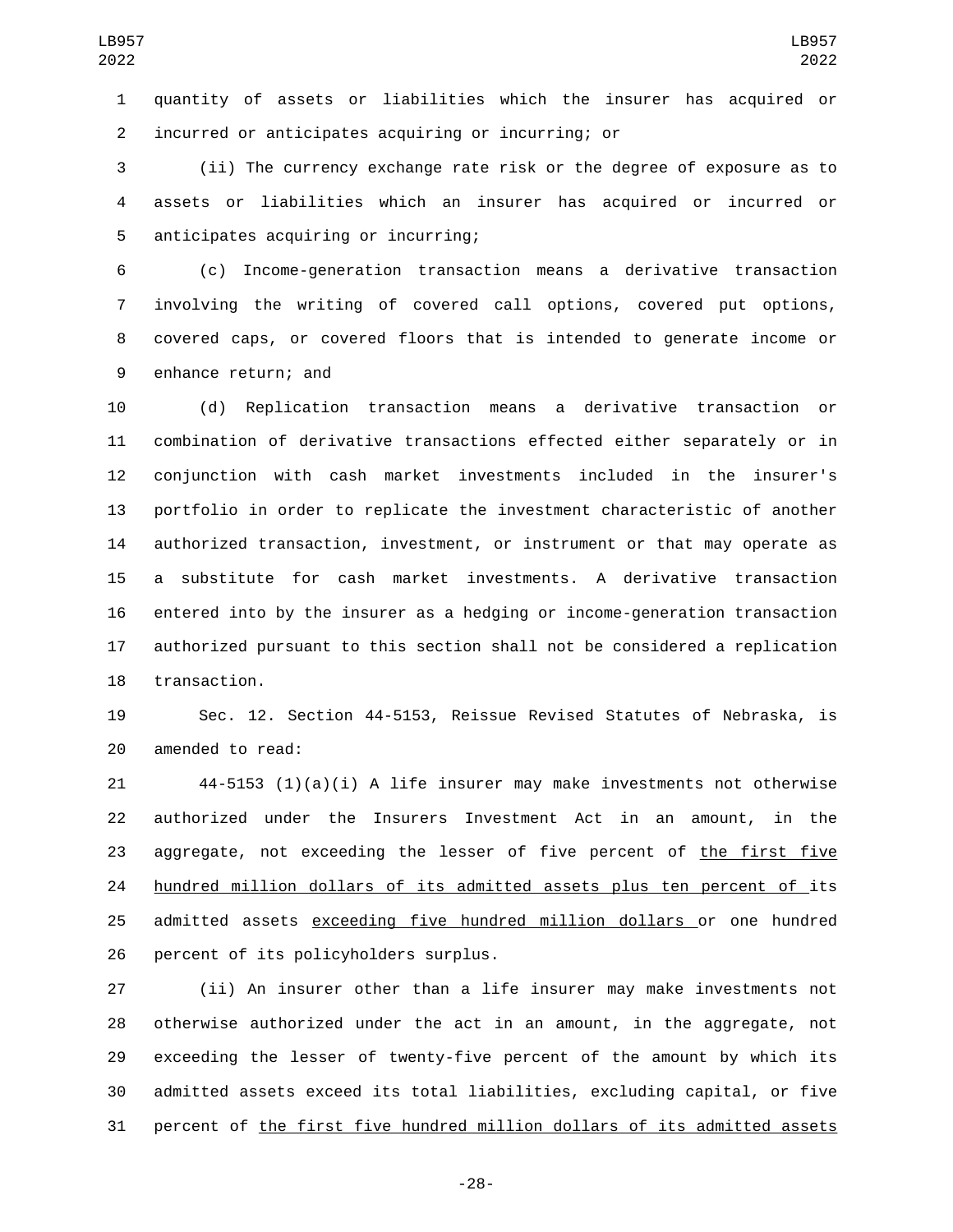plus ten percent of its admitted assets exceeding five hundred million 2 dollars.

 (b) Investments authorized under this subsection shall not include obligations having 3, 4, 5, and 6 designations from the Securities 5 Valuation Office.

6 (2)(a) In addition to the provisions of subdivision  $(1)(a)(i)$  of this section, a life insurer may make investments not otherwise authorized under the act in an amount not exceeding that portion of its policyholders surplus which is in excess of ten percent of its admitted 10 assets.

11 (b) In addition to the provisions of subdivisions  $(1)(a)(ii)$  and  $(b)$  of this section, an insurer other than a life insurer may make investments not otherwise authorized under the act in an amount not exceeding that portion of its policyholders surplus which is in excess of fifty percent of its annual net written premiums as shown by the most recent annual financial statement filed by the insurer pursuant to 17 section 44-322.

 (3) Investments authorized under subsection (1) or (2) of this section shall not include assets held by a ceding insurer as security supporting reinsurance arrangements through which credit for reinsurance 21 has been allowed.

 (4) (3) Investments authorized under subsection (1) or (2) of this section shall not include insurance agents' balances or amounts advanced 24 to or owing by insurance agents.

 (5) (4) The limitations set forth in this section shall be applied at the time the investment in question is made and at the end of each calendar quarter. An insurer's investment, which at the time of its acquisition was authorized only under the provisions of this section but which has subsequently and while held by such insurer become of such character as to be authorized elsewhere under the act, shall not be included in determining the amount of such insurer's investments, in the

-29-